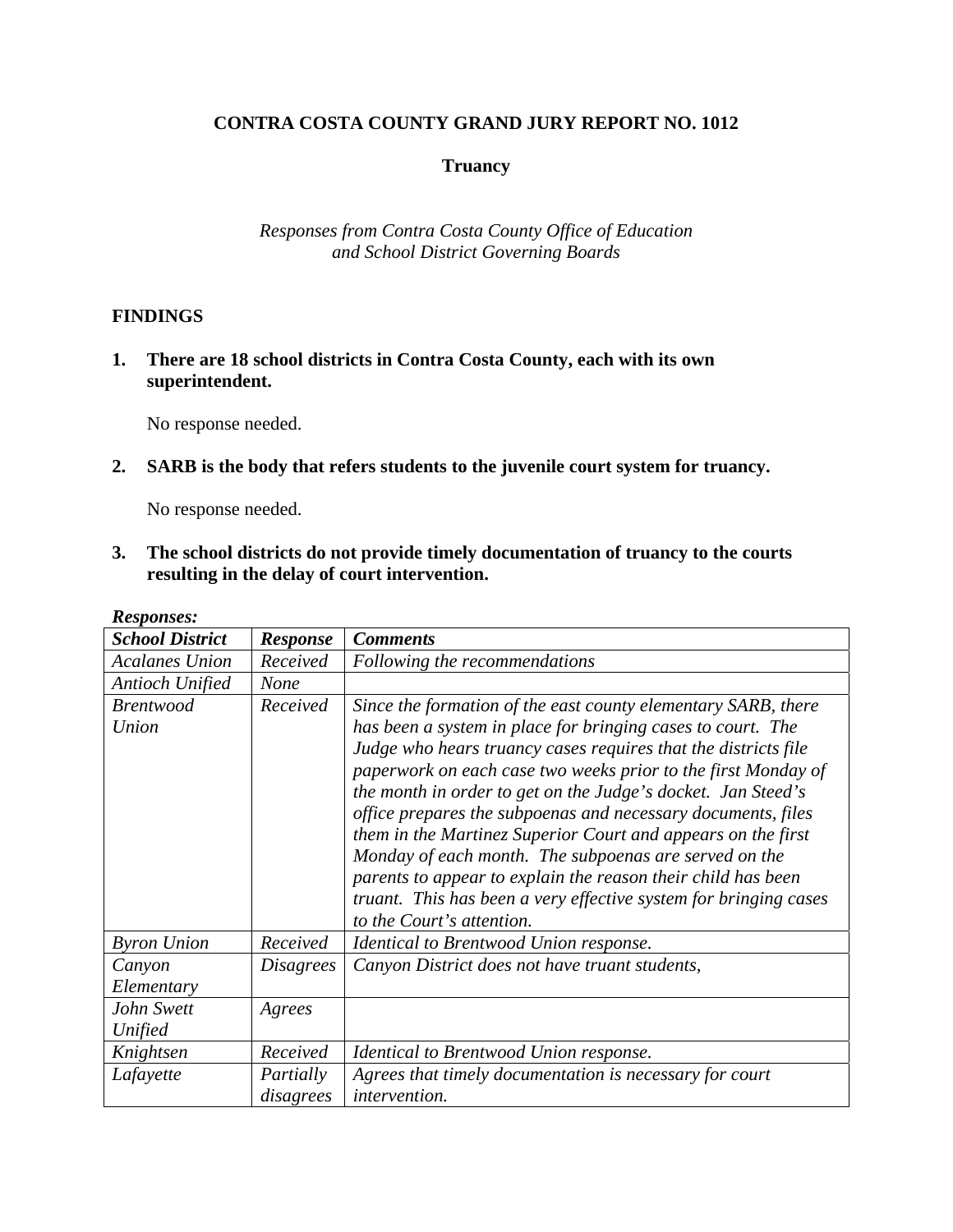| Liberty Union       | <b>Disagrees</b> | We are a high school district and have on staff a retired school    |
|---------------------|------------------|---------------------------------------------------------------------|
| <b>High School</b>  |                  | administrator who serves as one of our Certified Attendance         |
|                     |                  | Supervisor. He is responsible for our SARB process. Due to our      |
|                     |                  | successful intervention program and the option of several           |
|                     |                  | alternative education programs, we have not found it necessary      |
|                     |                  | to refer students to court.                                         |
| Martinez Unified    | <b>Disagrees</b> | Martinez Unified School District has a classified staff member at   |
|                     |                  | the district office responsible for filing our SARB cases with the  |
|                     |                  | courts. Once the case is filed, the SARB Chairperson for our        |
|                     |                  | district presents the case to the court on the date provided by the |
|                     |                  | court. Of the four (4) SARB cases sent forward to the court for     |
|                     |                  | intervention in 2009-2010, all four cases were presented before     |
|                     |                  | the court.                                                          |
| Moraga              | None             |                                                                     |
| Mt. Diablo          | <b>Disagrees</b> | Records from Mt. Diablo Unified show that students are referred     |
| Unified             |                  | to court once the SARB process has been completed and truancy       |
|                     |                  | continues. In 2008-09, 53 cases were referred to court by Mt.       |
|                     |                  | Diablo Unified and 94 cases were referred in 2009-10.               |
| Oakley Union        | Received         | Identical to Brentwood Union response.                              |
| Elementary          |                  |                                                                     |
| Orinda Union        | Received         | The Orinda Union School District (OUSD) has not had the need        |
|                     |                  | to convene a SARB process. Attendance rates in the Orinda           |
|                     |                  | schools exceed 97%. School procedures are used to address any       |
|                     |                  | attendance issues.                                                  |
| Pittsburg Unified   | Partially        | Our understanding is that the statute of limitations is one school  |
|                     | disagrees        | year. We do not submit cases to the courts. We take action and      |
|                     |                  | follow up on matters pertaining to the students who have been       |
|                     |                  | SARBed.                                                             |
| San Ramon           | <b>Disagrees</b> | The San Ramon Valley Unified School District has                    |
| Valley Unified      |                  | documentation verifying that truancy information has been           |
|                     |                  | provided to the courts in a timely manner. We cannot comment        |
|                     |                  | on other school districts.                                          |
| <b>Walnut Creek</b> | Agree            | I cannot speak for all districts, but accept that this is what was  |
|                     |                  | discovered.                                                         |
| <b>West Contra</b>  | None             |                                                                     |
| Costa Unified       |                  |                                                                     |

# **4. The 2008 – 2009 Combined Districts-SARB Report identified 113 referrals to the court. The court indicated that only 10 cases were received.**

| <b>Responses:</b>      |                 |                                                              |
|------------------------|-----------------|--------------------------------------------------------------|
| <b>School District</b> | <b>Response</b> | <i>Comments</i>                                              |
| <b>Acalanes Union</b>  | Received        | <i>Following the recommendations</i>                         |
| Antioch Unified        | <b>None</b>     |                                                              |
| <i>Brentwood</i>       | Received        | The SARB for elementary Districts and the Districts involved |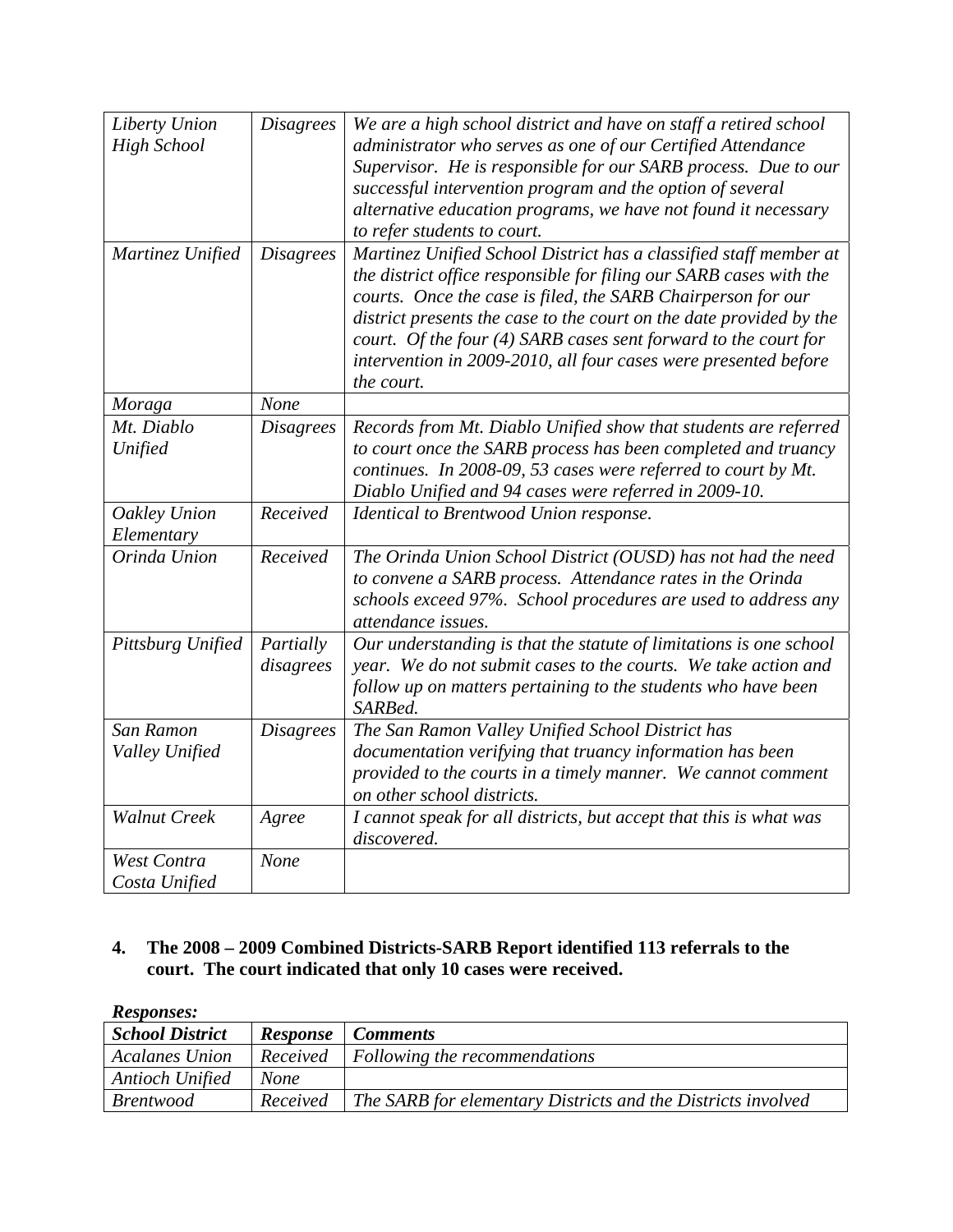| Union               |                  | are unable to respond to this finding as it is based on county-<br>wide data. However, the system put into place in January of<br>2009 is now regularly allowing the courts to intervene in cases<br>from Brentwood, Byron, Knightsen and Oakley. |
|---------------------|------------------|---------------------------------------------------------------------------------------------------------------------------------------------------------------------------------------------------------------------------------------------------|
| <b>Byron Union</b>  | Received         | Identical to Brentwood Union response.                                                                                                                                                                                                            |
| Canyon              | None             |                                                                                                                                                                                                                                                   |
| Elementary          |                  |                                                                                                                                                                                                                                                   |
| John Swett          | Agrees           |                                                                                                                                                                                                                                                   |
| Unified             |                  |                                                                                                                                                                                                                                                   |
| Knightsen           | Received         | Identical to Brentwood Union response.                                                                                                                                                                                                            |
| Lafayette           | Agrees           | Proper documentation is necessary for court intervention. The                                                                                                                                                                                     |
|                     |                  | District had no referrals to court.                                                                                                                                                                                                               |
| Liberty Union       | Partially        | We have not referred any cases to court. Our district's                                                                                                                                                                                           |
| <b>High School</b>  | disagrees        | emphasis is on early identification and intervention. Emphasis                                                                                                                                                                                    |
|                     |                  | is placed on prevention and changing behavior norms.                                                                                                                                                                                              |
| Martinez Unified    | Agrees           | The records of the court would be presented from the court                                                                                                                                                                                        |
|                     |                  | accurately to the civil grand jury. The Martinez Unified School                                                                                                                                                                                   |
|                     |                  | District shows a record of referring $six(6)$ cases to court during                                                                                                                                                                               |
|                     |                  | 2008-2009.                                                                                                                                                                                                                                        |
| Moraga              | None             |                                                                                                                                                                                                                                                   |
| Mt. Diablo          | <i>Disagrees</i> | Mt. Diablo Unified accounted for 54 of the 113 referrals. All 54                                                                                                                                                                                  |
| Unified             |                  | cases were heard in court. The district has copies of the court                                                                                                                                                                                   |
|                     |                  | minutes and orders for all 54 cases and will provide them upon                                                                                                                                                                                    |
| Oakley Union        | Received         | request.<br><b>Identical to Brentwood Union response</b>                                                                                                                                                                                          |
| Elementary          |                  |                                                                                                                                                                                                                                                   |
| Orinda Union        | Received         | The OUSD has not had the need to convene a SARB process.                                                                                                                                                                                          |
|                     |                  | Attendance rates in the Orinda schools exceed 97%. Schools                                                                                                                                                                                        |
|                     |                  | procedures are used to address any attendance issues.                                                                                                                                                                                             |
| Pittsburg Unified   | Agrees           | We do not submit cases to the courts. We did not claim any                                                                                                                                                                                        |
|                     |                  | court referrals. We take action and follow up on matters                                                                                                                                                                                          |
|                     |                  | pertaining to the students who have been SARBed.                                                                                                                                                                                                  |
| San Ramon           | <b>Disagrees</b> | The San Ramon Valley Unified School District has                                                                                                                                                                                                  |
| Valley Unified      |                  | documentation from the courts showing that more than 10 cases                                                                                                                                                                                     |
|                     |                  | were heard from our district alone.                                                                                                                                                                                                               |
| <b>Walnut Creek</b> | Agree            |                                                                                                                                                                                                                                                   |
| West Contra         | <b>None</b>      |                                                                                                                                                                                                                                                   |
| Costa Unified       |                  |                                                                                                                                                                                                                                                   |

**5. Many schools do not have the required Certified Attendance Supervisor for reporting truancy.**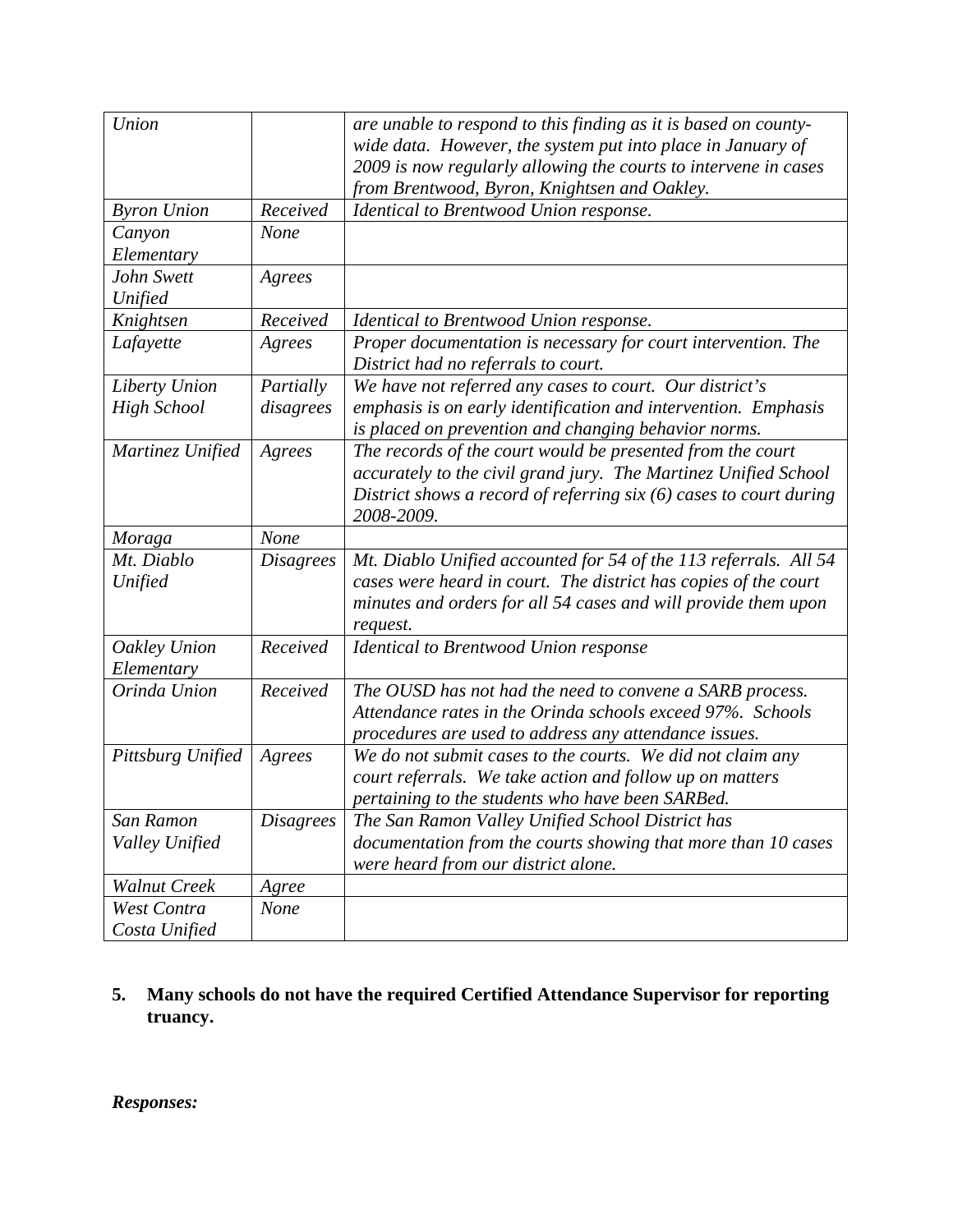| <b>School District</b>              | <b>Response</b>        | <b>Comments</b>                                                                                                                                                                                                                                                                                                                                                                                                                                                                                                         |
|-------------------------------------|------------------------|-------------------------------------------------------------------------------------------------------------------------------------------------------------------------------------------------------------------------------------------------------------------------------------------------------------------------------------------------------------------------------------------------------------------------------------------------------------------------------------------------------------------------|
| <b>Acalanes Union</b>               | Received               | Associate principal oversees the attendance policies.                                                                                                                                                                                                                                                                                                                                                                                                                                                                   |
| <b>Antioch Unified</b>              | None                   |                                                                                                                                                                                                                                                                                                                                                                                                                                                                                                                         |
| <b>Brentwood</b><br>Union           | Received               | The assertion is misleading. All site administrators with<br>administrative credentials are certified by the Commission on<br>Teacher Credentialing to perform the duties and responsibilities<br>related to attendance/truancy under the general authorization<br>for child welfare and attendance. The functions of a "certified<br>attendance supervisor" are performed regularly by the District<br>administrators and the more serious cases are submitted to the<br>SARB to move appropriate cases to the courts. |
| <b>Byron Union</b>                  | Received               | Identical to Brentwood Union response.                                                                                                                                                                                                                                                                                                                                                                                                                                                                                  |
| Canyon                              | Agrees                 |                                                                                                                                                                                                                                                                                                                                                                                                                                                                                                                         |
| Elementary                          |                        |                                                                                                                                                                                                                                                                                                                                                                                                                                                                                                                         |
| John Swett                          | Agrees                 |                                                                                                                                                                                                                                                                                                                                                                                                                                                                                                                         |
| Unified                             |                        |                                                                                                                                                                                                                                                                                                                                                                                                                                                                                                                         |
| Knightsen                           | Received               | Identical to Brentwood Union response.                                                                                                                                                                                                                                                                                                                                                                                                                                                                                  |
| Lafayette                           | <b>Disagrees</b>       | Have a designated Certified Attendance Supervisor.                                                                                                                                                                                                                                                                                                                                                                                                                                                                      |
| Liberty Union<br><b>High School</b> | <b>Disagrees</b>       | At all our schools, our Assistant Principals, per Ed Code 48240,<br>as part of their job duties, are responsible for truancy and serve<br>as Certified Supervisors of Attendance. Our Assistant<br>Superintendent of Administrative Services serves a Certified<br>Supervisor of Attendance for our district whose job duties<br>include the SARB process and truancy.                                                                                                                                                  |
| Martinez Unified                    | <b>Disagrees</b>       | Martinez Unified School District has an administrator at each<br>school site that meets the criteria of Certified Attendance<br>Supervisor.                                                                                                                                                                                                                                                                                                                                                                             |
| Moraga                              | None                   |                                                                                                                                                                                                                                                                                                                                                                                                                                                                                                                         |
| Mt. Diablo<br>Unified               | Partially<br>disagrees | In Mt. Diablo Unified, the Director of Student Services is the<br>appointed Attendance Supervisor. The education code does not                                                                                                                                                                                                                                                                                                                                                                                          |
|                                     |                        | require an individual supervisor for each school. However, Mt.<br>Diablo Unified has an Assistant Director of student Services and<br>four Child Welfare and Attendance Liaisons who assist the<br>Director in these duties. The County Board of Education has<br>not taken action to certify any individuals in this role.                                                                                                                                                                                             |
| Oakley Union<br>Elementary          | Received               | Identical to Brentwood Union response.                                                                                                                                                                                                                                                                                                                                                                                                                                                                                  |
| Orinda Union                        | Received               | In the OUSD, the school principal is considered the Certified<br>Attendance Supervisor for the school. The principal monitors<br>student attendance and makes all final decisions regarding<br>student truancy.                                                                                                                                                                                                                                                                                                         |
| Pittsburg Unified                   | <i>Disagrees</i>       | We have a District Child Welfare and Attendance worker. We<br>have administrators, counselors and clerks that do SARB related<br>work. We have classified staff at every site who are responsible<br>for tracking attendance. Ongoing professional development is<br>provided to principals and clerical staff. The most recent                                                                                                                                                                                         |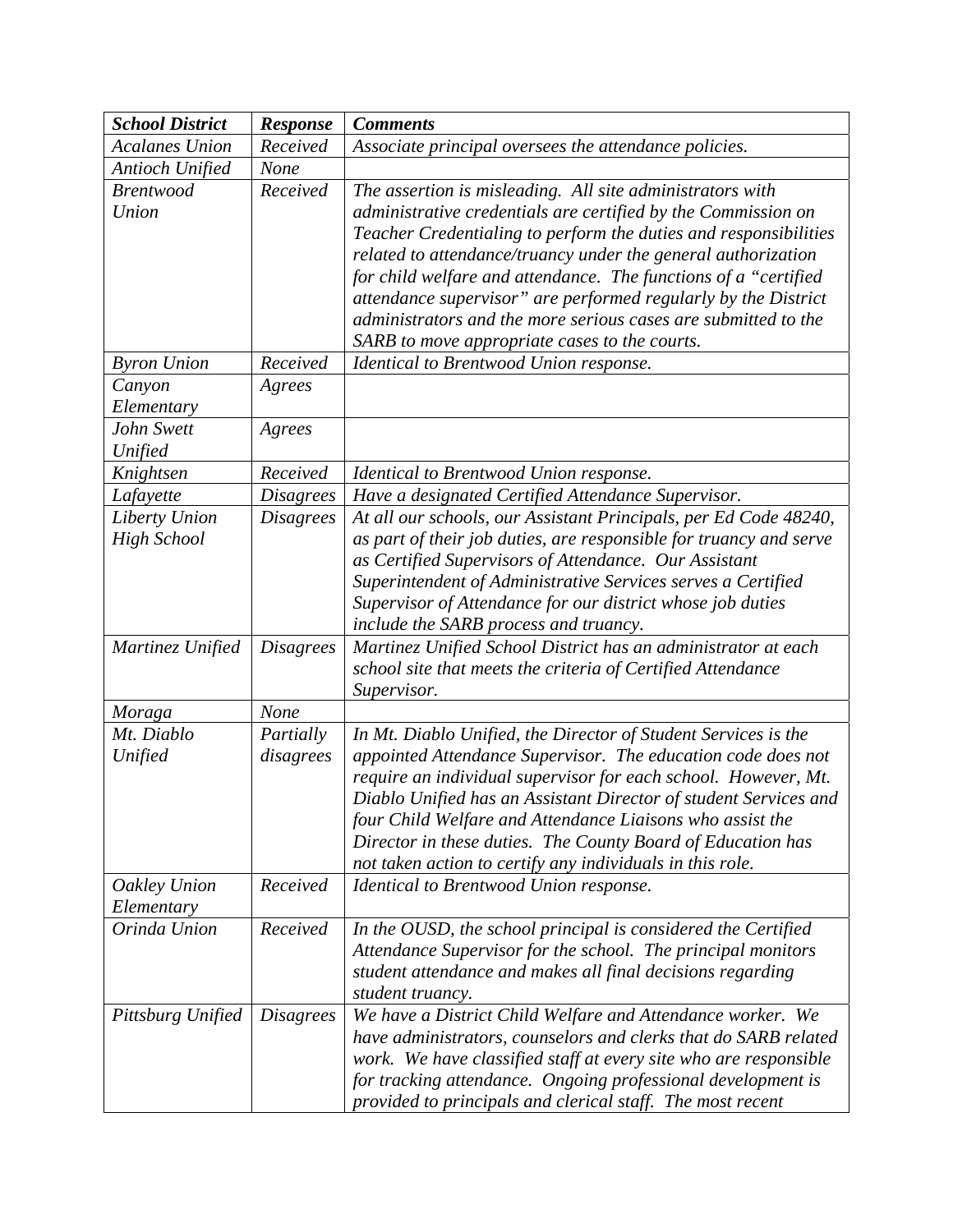|                             |             | training was mandatory two hour session on June 23.                                                                                                                                                                                                                                  |
|-----------------------------|-------------|--------------------------------------------------------------------------------------------------------------------------------------------------------------------------------------------------------------------------------------------------------------------------------------|
| San Ramon<br>Valley Unified | Disagrees   | The San Ramon Valley School District does have personnel at<br>each school site responsible for tracking school attendance.<br>There is a district level administrator who is responsible for<br>reporting truancy for the district. We cannot comment on other<br>school districts. |
| <b>Walnut Creek</b>         | Agree       |                                                                                                                                                                                                                                                                                      |
| West Contra                 | <b>None</b> |                                                                                                                                                                                                                                                                                      |
| Costa Unified               |             |                                                                                                                                                                                                                                                                                      |

## **6. The review of truancy cases in some districts is not completed in a timely manner due to the infrequency of SARB meetings.**

| <b>Responses:</b>                   |                        |                                                                                                                                                                                                                                                                                                                                                                                                                                                                                                                                                                                                                                                                                                                                                                                        |
|-------------------------------------|------------------------|----------------------------------------------------------------------------------------------------------------------------------------------------------------------------------------------------------------------------------------------------------------------------------------------------------------------------------------------------------------------------------------------------------------------------------------------------------------------------------------------------------------------------------------------------------------------------------------------------------------------------------------------------------------------------------------------------------------------------------------------------------------------------------------|
| <b>School District</b>              | <b>Response</b>        | <b>Comments</b>                                                                                                                                                                                                                                                                                                                                                                                                                                                                                                                                                                                                                                                                                                                                                                        |
| <b>Acalanes Union</b>               | Received               | We strive to provide timely interventions to prevent truancy                                                                                                                                                                                                                                                                                                                                                                                                                                                                                                                                                                                                                                                                                                                           |
|                                     |                        | issues.                                                                                                                                                                                                                                                                                                                                                                                                                                                                                                                                                                                                                                                                                                                                                                                |
| <b>Antioch Unified</b>              | None                   |                                                                                                                                                                                                                                                                                                                                                                                                                                                                                                                                                                                                                                                                                                                                                                                        |
| <b>Brentwood</b><br>Union           | Received               | This is not true of the East County elementary SARB. The SARB<br>meets on a monthly basis handling cases from all four districts.<br>In the spring, when truancy issues tend to increase, the SARB<br>meets twice a month. Members of the SARB include an<br>administrator from each school district, a community<br>representative, a representative from REACH, and a retired law<br>enforcement officer. A current law enforcement officer attends<br>when it does not interfere with his duties as a police officer. The<br>East County SARB is an extremely well organized and managed<br>group with a high success rate in changing the negative<br>behaviors of students. Referrals to court occur when it is clear<br>all options with the student/parent have been exhausted. |
| <b>Byron Union</b>                  | Received               | Identical to Brentwood Union response.                                                                                                                                                                                                                                                                                                                                                                                                                                                                                                                                                                                                                                                                                                                                                 |
| Canyon<br>Elementary                | <b>Disagrees</b>       | Canyon district would review truancy cases in a timely manner<br><i>if they come up.</i>                                                                                                                                                                                                                                                                                                                                                                                                                                                                                                                                                                                                                                                                                               |
| John Swett<br>Unified               | None                   |                                                                                                                                                                                                                                                                                                                                                                                                                                                                                                                                                                                                                                                                                                                                                                                        |
| Knightsen                           | Received               | Identical to Brentwood Union response.                                                                                                                                                                                                                                                                                                                                                                                                                                                                                                                                                                                                                                                                                                                                                 |
| Lafayette                           | <b>Disagrees</b>       | Agrees that SARB meetings need to occur in order for a timely<br>review of truancies                                                                                                                                                                                                                                                                                                                                                                                                                                                                                                                                                                                                                                                                                                   |
| Liberty Union<br><b>High School</b> | <b>Disagrees</b>       | SARB meetings are held monthly and scheduled for the entire<br>school year. Our meetings are held at the Brentwood Police<br>Department.                                                                                                                                                                                                                                                                                                                                                                                                                                                                                                                                                                                                                                               |
| Martinez Unified                    | Partially<br>disagrees | Martinez Unified School District reviews SARB cases bi-monthly<br>throughout the school year. This schedule meets the needs of<br>students in the seven (7) schools subject to compulsory full time<br>attendance.                                                                                                                                                                                                                                                                                                                                                                                                                                                                                                                                                                     |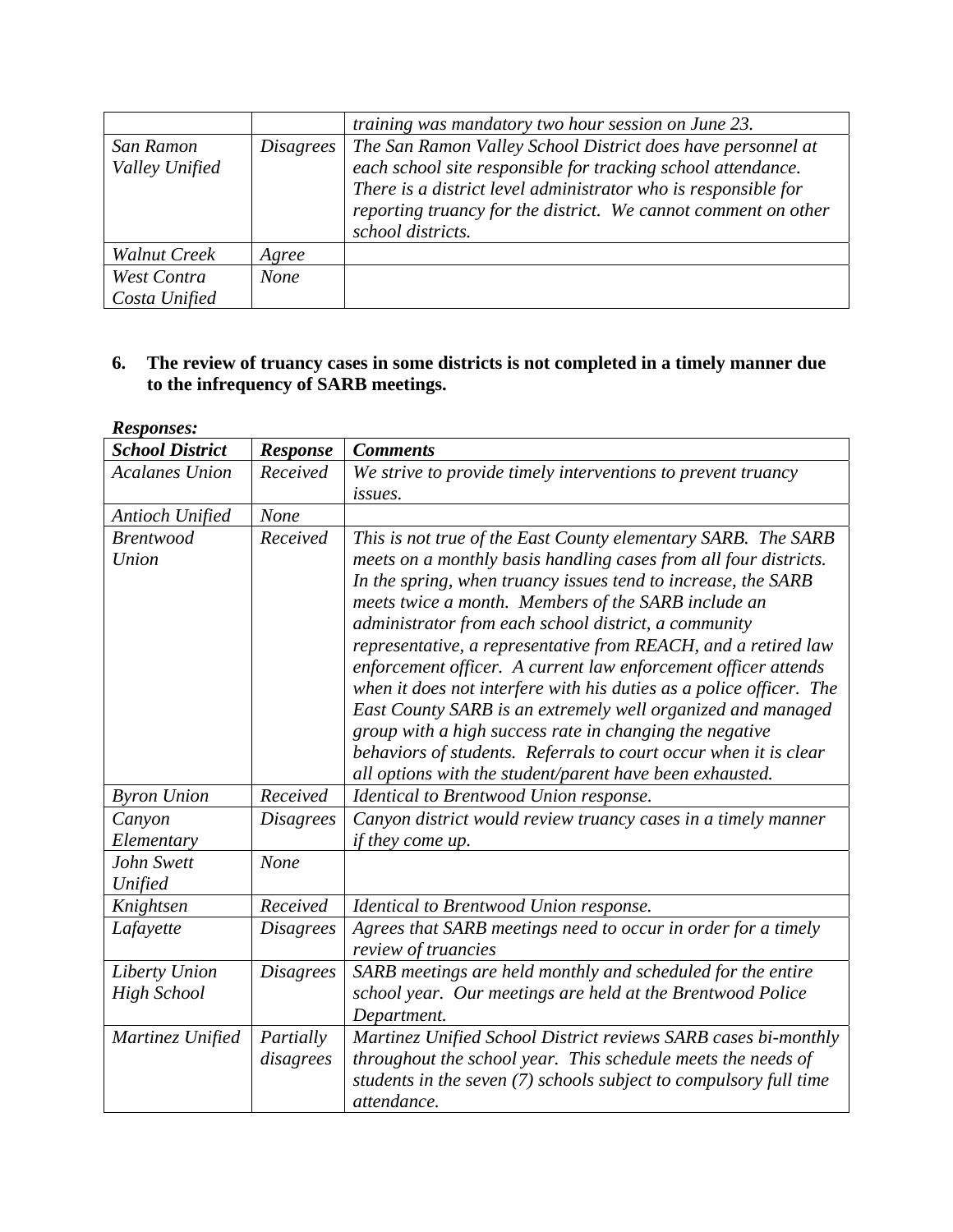| Moraga                       | None             |                                                                                                                                                                                                                                                                                                                                                                                                                                                                                                                            |
|------------------------------|------------------|----------------------------------------------------------------------------------------------------------------------------------------------------------------------------------------------------------------------------------------------------------------------------------------------------------------------------------------------------------------------------------------------------------------------------------------------------------------------------------------------------------------------------|
| Mt. Diablo<br>Unified        | <b>Disagrees</b> | In 2008-09 there were 48 hearing dates and 32 SARB hearing<br>dates in Mt. Diablo Unified in 2009-10. This was a reduction<br>due to diminished staff. However, the length of the time for the<br>meetings allowed for more students seen per session.                                                                                                                                                                                                                                                                     |
| Oakley Union<br>Elementary   | Received         | Identical to Brentwood Union response.                                                                                                                                                                                                                                                                                                                                                                                                                                                                                     |
| Orinda Union                 | Received         | The OUSD has not had the need to convene a SARB process.<br>Attendance rates in the Orinda schools exceed 97%. School<br>procedures are used to address any attendance issues. School<br>administrators work very effectively with parents to resolve<br>student attendance issues utilizing required parental<br>notifications regarding truancy.                                                                                                                                                                         |
| Pittsburg Unified            | <i>Disagrees</i> | We review all cases if placed on SARB contract at initial<br>meeting, or student shows no progress in attendance, behavior<br>or academics. We conduct SARB meetings a minimum of every<br>2 weeks. We allocate dates and times for SARB meetings as<br>referrals come in. When there is a high demand for SARB we<br>add all day SARB meetings every Wednesday. Amount of time<br>that has been needed has been a full day every week, as year<br>school progressed. Meetings and follow up are held on all<br>referrals. |
| San Ramon<br>Valley Unified  | <b>None</b>      |                                                                                                                                                                                                                                                                                                                                                                                                                                                                                                                            |
| <b>Walnut Creek</b>          | Agree            |                                                                                                                                                                                                                                                                                                                                                                                                                                                                                                                            |
| West Contra<br>Costa Unified | None             |                                                                                                                                                                                                                                                                                                                                                                                                                                                                                                                            |

## **7. CCCOE receives truancy statistics but does not address truancy issues.**

*Response by Contra Costa County Office of Education* 

*The respondent partially disagrees with the finding.* 

*In accordance with California Education Code 48273, the Contra Costa County office of Education collects School Attendance Review Board (SARB) data from all 18 school districts within Contra Costa County on a yearly basis. In addition to this annual collection, the Contra Costa County Office of Education addresses truancy issues on an ongoing basis as follows:* 

*SARB and truancy issues are a standing agenda item at triennial (sic) Coordinating Council meetings. Coordinating Council is a group comprised of Child-Welfare and Attendance personnel from each of the 18 school districts within Contra Costa County. The Coordinating Council meets three times a year to discuss issues related to child welfare and attendance including SARB processes, truancy and working with the Probation Department and the court*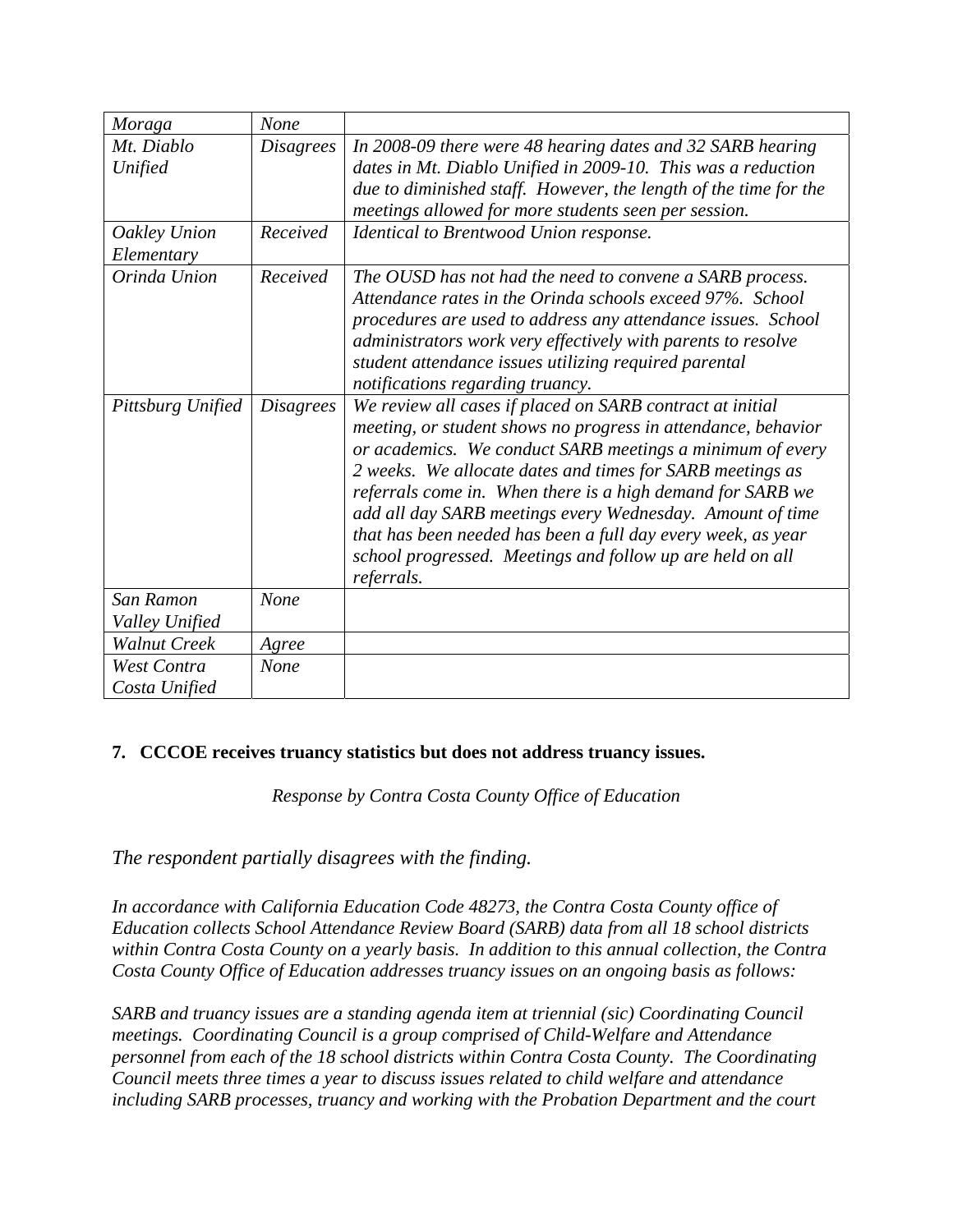*system in order to improve outcomes for youth within Contra Costa County. Meetings are hosted by the Contra Costa County Office of Education and are held at the Contra Costa Probation Department in Martinez.* 

*This year, for example, the fall Coordinating Council meeting on October 30, 2010 was a panel discussion and question and answer session with key personnel from the Contra Costa County District Attorneys office. Panel members included District Attorney Incumbent, Dan O'Malley, Deputy District Attorney, Juvenile Division, Dan Cabral, Deputy District Attorney, Nancy Georgiou and Supervising Deputy District Attorney, Bruce Flynn. Topics discussed included how the District Attorneys Office, the Probation Department and the schools within Contra Costa County can work together more closely and effectively in order to address truancy issues within Contra Costa County. Also in attendance were personnel from the Contra Costa County Probation Department including Probation Supervisor Suzanne Nelson.* 

*The fall 2010 Coordinating Council meeting will be a panel discussion and question and answer session with members of the Probation Department in order to further discuss and address truancy and SARB issues within Contra Costa County.* 

*Each year, the spring Coordinating Council meeting is planned to coincide with the California annual SARB statewide teleconference hosted by County Office of Education Child Welfare and Attendance (COECWA). The Contra Costa County Office of Education hosts the teleconference for all 18 school districts within Contra Costa County. This year, the meeting was televised at two locations in order to better accommodate all of our districts. One location was at the Joseph A. Ovick School in Brentwood for our East County Districts and the other was held at the County Office of Education in Pleasant Hill for our Central and West County Districts. The topic of the April 2010 teleconference was "Model SARB Processes" and included presentations by Orange County Office of Education and Kern County Office of Education. The conference was followed by a lunch discussion where all Coordinating Council representatives discussed SARB processes in their individual districts and received ideas and suggestions from their colleagues about how to run more effective SARB programs and better address truancy issues. The Contra Costa County Office of Education also disseminated all handouts, power points and information from the teleconference to all 18 school districts within Contra Costa County including those 6 districts who did not attend the teleconference in person.* 

*In addition to collecting SARB data and planning and implementing Coordinating Council meetings and trainings, the Contra Costa County Office of Education also serves as an ongoing reference for all of the school districts by researching and advising on all SARB questions and issues that arise within Contra Costa County.* 

### **8. There are no County Probation Officers assigned to schools to deal with truancy.**

| *** <i>*******</i> **  |                 |                                                             |
|------------------------|-----------------|-------------------------------------------------------------|
| <b>School District</b> | <b>Response</b> | <b>Comments</b>                                             |
| <b>Acalanes Union</b>  | <b>None</b>     |                                                             |
| <b>Antioch Unified</b> | <b>None</b>     |                                                             |
| <i>Brentwood</i>       | Received        | To the best of our knowledge this is an accurate statement. |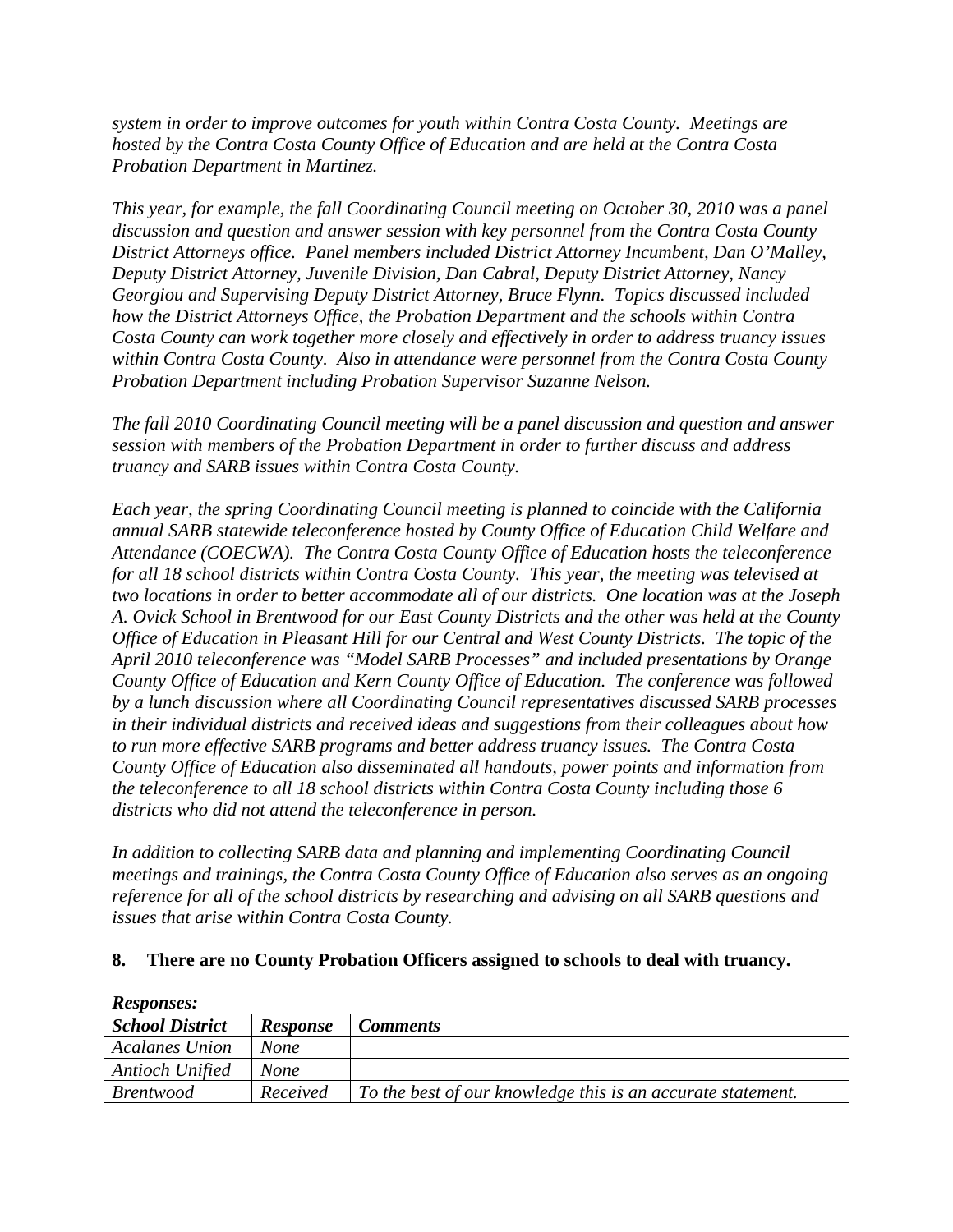| Union                      |                  |                                                                  |
|----------------------------|------------------|------------------------------------------------------------------|
| <b>Byron Union</b>         | Received         | Identical to Brentwood Union response.                           |
| Canyon                     | Agrees           |                                                                  |
| Elementary                 |                  |                                                                  |
| John Swett                 | None             |                                                                  |
| Unified                    |                  |                                                                  |
| Knightsen                  | Received         | Identical to Brentwood Union response.                           |
| Lafayette                  | Agrees           | The district has had no need to involve the probation            |
|                            |                  | department.                                                      |
| Liberty Union              | Partially        | Three Deputy Probation Officers, as well as police, school staff |
| <b>High School</b>         | disagrees        | and community members are in integral part of our SARB           |
|                            |                  | panel. Through a Juvenile Justice grant we have a Deputy         |
|                            |                  | Probation Officer assigned to one of our schools. Although       |
|                            |                  | Deputy Probation Officers are not formally assigned at our       |
|                            |                  | other schools, they can be seen frequently on our school         |
|                            |                  | campuses and work closely with administrators on truancy         |
|                            |                  | issues.                                                          |
| Martinez Unified           | Agrees           |                                                                  |
| Moraga                     | None             |                                                                  |
| Mt. Diablo                 | Partially        | No County Probation Officers are assigned specially for          |
| Unified                    | disagrees        | truancy, however three are assigned to district high schools in  |
|                            |                  | Mt. Diablo and do work on truancy as well as other caseload      |
|                            |                  | <i>issues.</i>                                                   |
| Oakley Union               | Received         | Identical to Brentwood Union response.                           |
| Elementary<br>Orinda Union | Received         | The OUSD has not had the need to convene a SARB process.         |
|                            |                  | Attendance rates in the Orinda schools exceed 97%. School        |
|                            |                  | procedures are used to address any attendance issues.            |
|                            |                  | Consequently, there has not been a need to contact the           |
|                            |                  | probation department for assistance with truancy.                |
| Pittsburg Unified          | <b>Disagrees</b> | Keisa Booth, Probation Officer for Pittsburg High School         |
|                            |                  | serves on our SARB board.                                        |
| San Ramon                  | None             |                                                                  |
| Valley Unified             |                  |                                                                  |
| <b>Walnut Creek</b>        | Agrees           |                                                                  |
| West Contra                | None             |                                                                  |
| Costa Unified              |                  |                                                                  |

**9. According to the California Department of Education SARB Handbook, students and parents must understand that school attendance is not a matter of choice but a mandate.**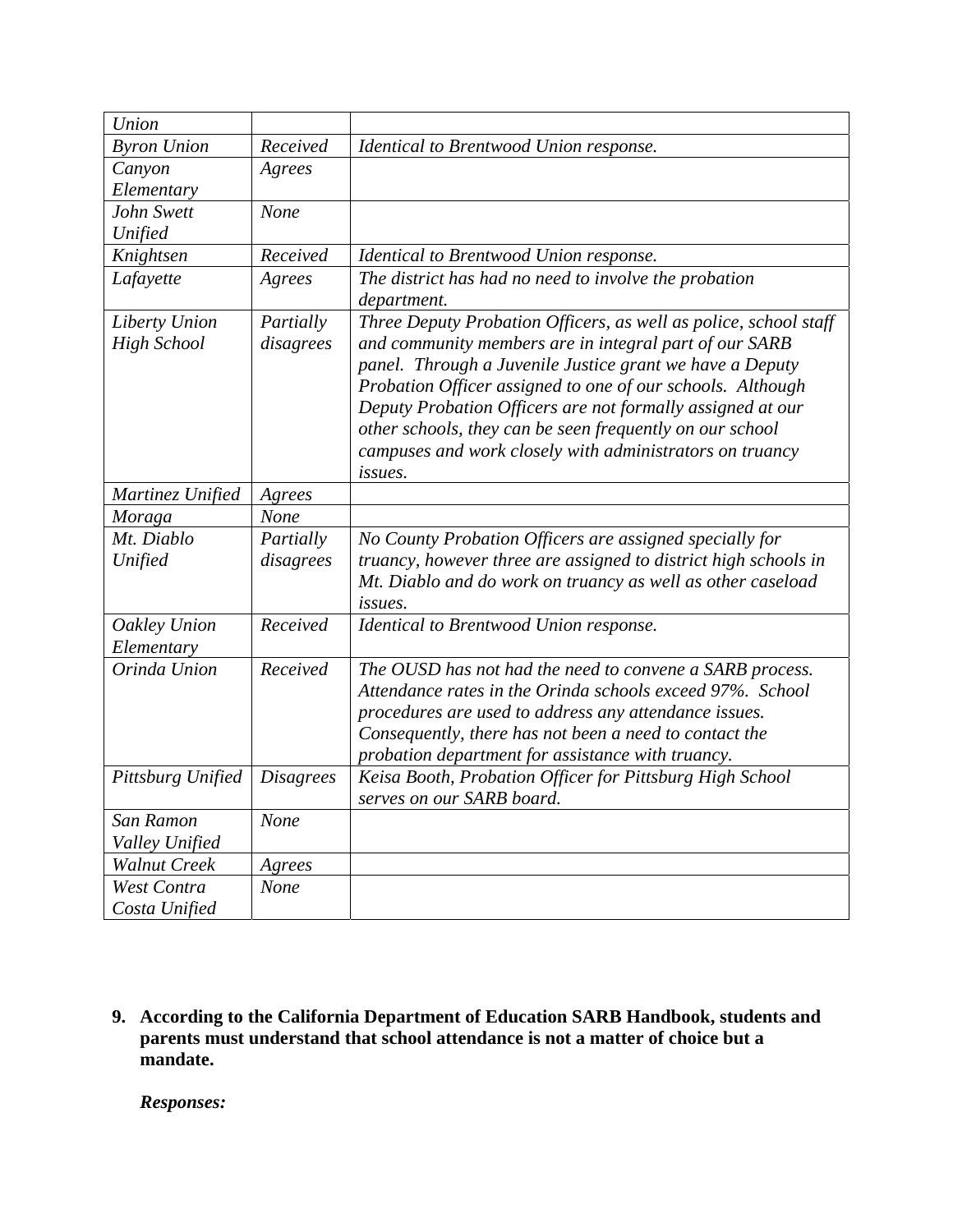| <b>School District</b> | Response         | <b>Comments</b>                                                    |
|------------------------|------------------|--------------------------------------------------------------------|
| <b>Acalanes Union</b>  | None             |                                                                    |
| Antioch Unified        | None             |                                                                    |
| <b>Brentwood</b>       | Received         | The responding Districts understand that this is the law. In       |
| Union                  |                  | addition this information is included in all annual notification   |
|                        |                  | packets to parents, letters and policies related to school         |
|                        |                  | attendance and SARB referrals.                                     |
| <b>Byron Union</b>     | Received         | Identical to Brentwood Union response.                             |
| Canyon                 | Agrees           |                                                                    |
| Elementary             |                  |                                                                    |
| John Swett             | None             |                                                                    |
| Unified                |                  |                                                                    |
| Knightsen              | Received         | Identical to Brentwood Union response.                             |
| Lafayette              | Agrees           |                                                                    |
| Liberty Union          | Agrees           |                                                                    |
| <b>High School</b>     |                  |                                                                    |
| Martinez Unified       | Agrees           |                                                                    |
| Moraga                 | <b>None</b>      |                                                                    |
| Mt. Diablo             | Agrees           |                                                                    |
| Unified                |                  |                                                                    |
| Oakley Union           | Received         | Identical to Brentwood Union response.                             |
| Elementary             |                  |                                                                    |
| Orinda Union           | Received         | Every opportunity is taken to emphasize with parents the           |
|                        |                  | importance of school attendance. All parents are required to       |
|                        |                  | review the annual parental rights and obligations notifications.   |
|                        |                  | In addition, the schools in Orinda utilize a variety of strategies |
|                        |                  | to emphasize the importance of attendance including: direct        |
|                        |                  | phone calls to parents of absent students, school newsletter       |
|                        |                  | articles about attendance, parent/teacher conferences, Student     |
|                        |                  | Study Teams, and truancy notification letters.                     |
| Pittsburg Unified      | <i>Disagrees</i> | Page 1 of the Student Handbook (given to all students/parents      |
|                        |                  | every year) states the legal obligation to attend school for       |
|                        |                  | students 6-18 years old. Child Welfare and Attendance worker       |
|                        |                  | and Director of Student Services make calls to parent quoting      |
|                        |                  | requirement that children 6-18 years old must attend school        |
| San Ramon              | None             | according to the law.                                              |
| Valley Unified         |                  |                                                                    |
| <b>Walnut Creek</b>    | Agrees           | I agree that students and parents must understand that school      |
|                        |                  | attendance is not a matter of choice but a mandate.                |
| West Contra            | <b>None</b>      |                                                                    |
| Costa Unified          |                  |                                                                    |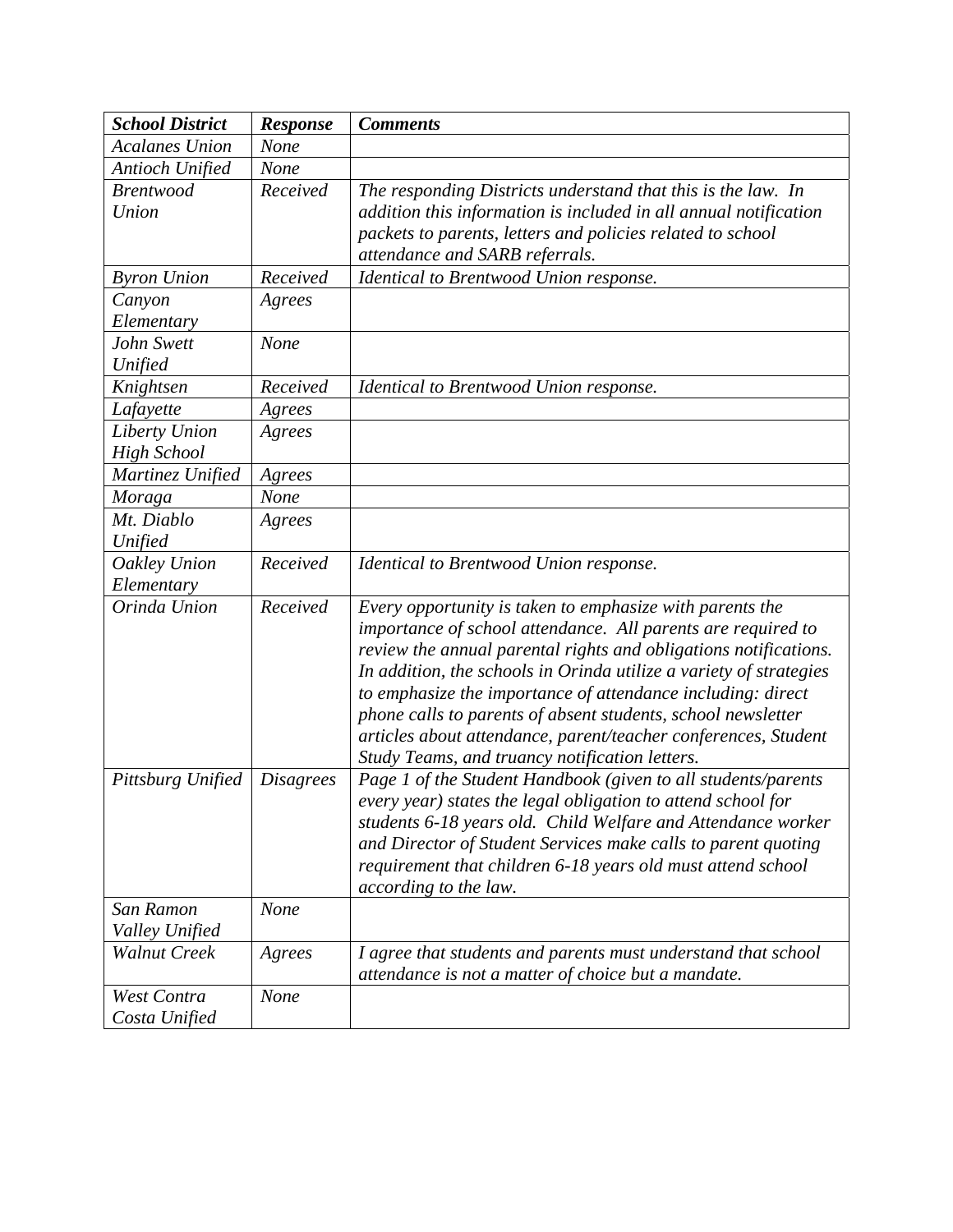## **10. To deter truancy, some school districts have implemented curfews during school hours.**

| Awsponses.<br><b>School District</b> | <b>Response</b>  | <b>Comments</b>                                                   |
|--------------------------------------|------------------|-------------------------------------------------------------------|
| <b>Acalanes Union</b>                | Received         | All school activities end prior to any local curfews              |
| Antioch Unified                      | None             |                                                                   |
| <b>Brentwood</b>                     | Received         | Under the Civil Code curfews may be implemented by cities and     |
| Union                                |                  | enforced by the police. We are unaware of any legal authority     |
|                                      |                  | allowing the governing boards of school districts to enact or     |
|                                      |                  | enforce curfews.                                                  |
| <b>Byron Union</b>                   | Received         | Identical to Brentwood Union response.                            |
| Canyon                               | <b>Disagrees</b> | Canyon district does not have a curfew because truancy has not    |
| Elementary                           |                  | been a problem.                                                   |
| John Swett                           | <b>None</b>      |                                                                   |
| Unified                              |                  |                                                                   |
| Knightsen                            | Received         | Identical to Brentwood Union response.                            |
| Lafayette                            | <b>Disagrees</b> | Has not implemented such a practice.                              |
| Liberty Union                        | Agrees           | Our police and sheriff departments work closely with our          |
| <b>High School</b>                   |                  | schools to ensure that students are in attendance during school   |
|                                      |                  | hours. All of our schools have a School Resource Officer          |
|                                      |                  | assigned to them.                                                 |
| Martinez Unified                     | Agrees           | At this time a curfew during school hours has not implemented.    |
| Moraga                               | None             |                                                                   |
| Mt. Diablo                           | Agrees           |                                                                   |
| Unified                              |                  |                                                                   |
| <b>Oakley Union</b>                  | Received         | Identical to Brentwood Union response.                            |
| Elementary                           |                  |                                                                   |
| Orinda Union                         | Received         | The OUSD schools do not have nor plan to have curfews. The        |
|                                      |                  | Orinda Police would enforce any local curfews. OUSD parents       |
|                                      |                  | value education greatly and are the district's best support for   |
|                                      |                  | having their children home on school nights.                      |
| Pittsburg Unified                    | Agrees           | The City of Pittsburg has a Daytime Truancy Ordinance 99-         |
|                                      |                  | 1162 that states "Minors under 18 years of age that are subject   |
|                                      |                  | to compulsory education must be in school between the hours of    |
|                                      |                  | 8:30am and 1:30pm on days the minor' school is in session."       |
| San Ramon                            | <b>None</b>      |                                                                   |
| Valley Unified                       |                  |                                                                   |
| <b>Walnut Creek</b>                  | Agrees           | I was not aware of curfews in some districts, but if this is what |
|                                      |                  | was reported, I agree.                                            |
| West Contra                          | <b>None</b>      |                                                                   |
| Costa Unified                        |                  |                                                                   |

#### *Responses:*

## **11. Not all school districts comply with EC Section 48260.5 for the reporting of truancy and subsequent parental notification.**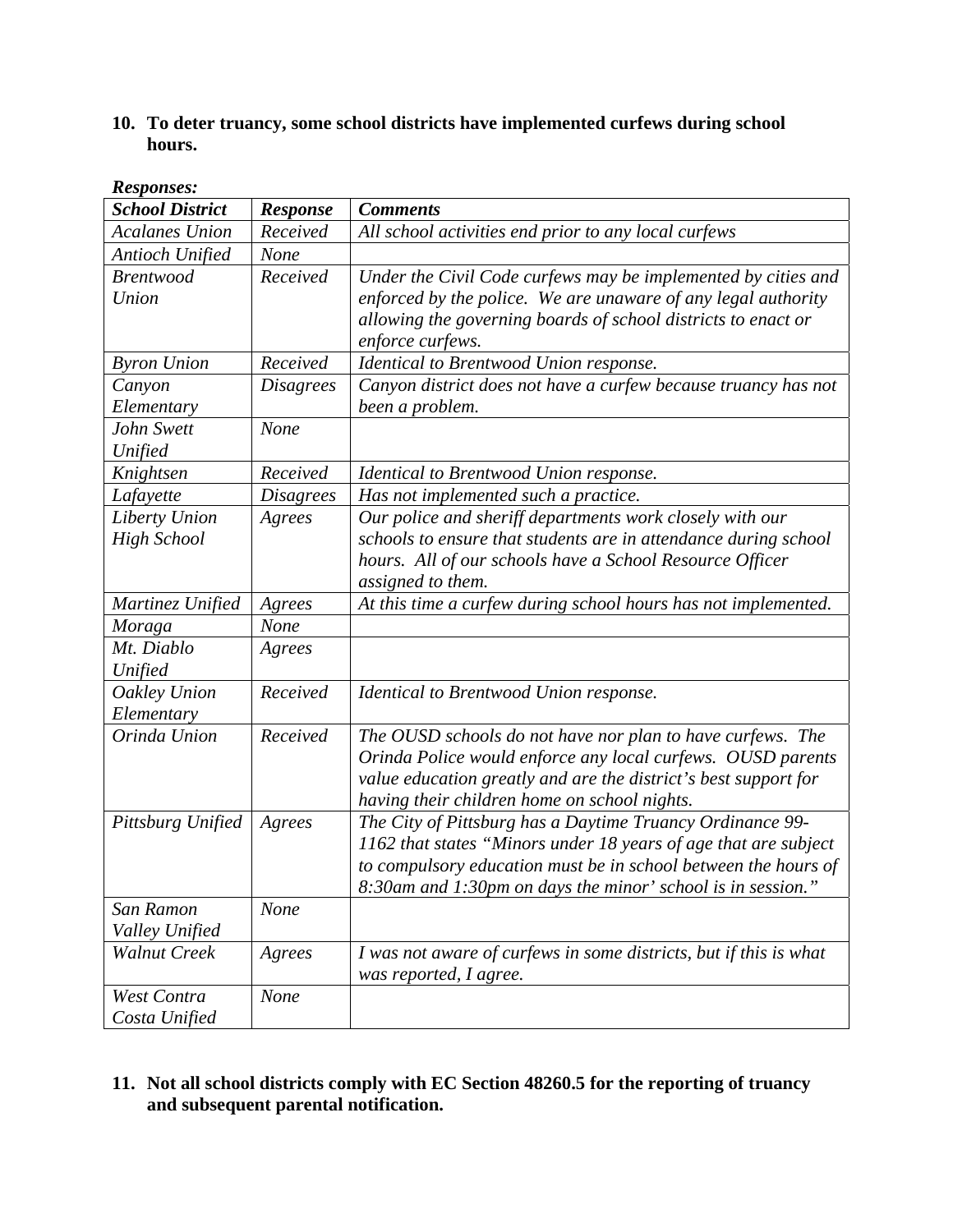| <b>School District</b><br><b>Comments</b><br><b>Response</b><br><b>Acalanes Union</b><br>None<br><b>Antioch Unified</b><br>None<br>Received<br><b>Brentwood</b><br>The four responding Districts do comply with the requirement<br>Union<br>of 48260.5. The SARB established for these Districts has also<br>enhanced the ability of the Districts to comply with all<br>Education Code requirements as it relates to student attendance<br>and truancy issues.<br>Received<br><b>Byron Union</b><br>Identical to Brentwood Union response.<br>Would comply with EC section 48260.5 if truancy became a<br>Canyon<br><b>Disagrees</b><br>problem.<br>Elementary<br>None<br>John Swett Unif.<br>Received<br>Knightsen<br>Identical to Brentwood Union response.<br><b>Disagrees</b><br>We comply with notification requirements.<br>Lafayette<br>Our district complies with EC Section 48260.5 regarding the<br>Liberty Union<br><b>Disagrees</b><br>reporting of truancy and notification to parents. We have a<br><b>High School</b><br>procedural system in place to notify parents verbally and in<br>written form upon a pupil's initial classification as a truant.<br>Complies with Education Code section 48260.5 for reporting<br>Martinez Unified<br><b>Disagrees</b><br>truancy and subsequent parental notification. Each school in<br>MUSD sends letters to parents regarding excessive absences.<br>None<br>Moraga<br>Mt. Diablo<br>Partially<br>Mt. Diablo Unified does comply with EC48260.5. Letters with<br>the required language and elements are printed automatically<br>Unified<br>disagrees<br>as part of the electronic student information system. We cannot<br>speak for other districts.<br>Received<br>Oakley Union<br>Identical to Brentwood Union response.<br>Elementary<br>Received<br>Orinda Union<br>The OUSD has not had the need to convene a SARB process.<br>Attendance rates in the Orinda schools exceed 97%. School<br>procedures are used to address any attendance issues. School<br>principals also send truancy notifications letters to parents<br>when appropriate.<br>The district uses $E$ -truancy – a service that sends letters to all<br>Pittsburg Unified<br><i>Disagrees</i><br>parents of truant students. District Child Welfare and | <b>Responses:</b> |  |  |  |  |
|----------------------------------------------------------------------------------------------------------------------------------------------------------------------------------------------------------------------------------------------------------------------------------------------------------------------------------------------------------------------------------------------------------------------------------------------------------------------------------------------------------------------------------------------------------------------------------------------------------------------------------------------------------------------------------------------------------------------------------------------------------------------------------------------------------------------------------------------------------------------------------------------------------------------------------------------------------------------------------------------------------------------------------------------------------------------------------------------------------------------------------------------------------------------------------------------------------------------------------------------------------------------------------------------------------------------------------------------------------------------------------------------------------------------------------------------------------------------------------------------------------------------------------------------------------------------------------------------------------------------------------------------------------------------------------------------------------------------------------------------------------------------------------------------------------------------------------------------------------------------------------------------------------------------------------------------------------------------------------------------------------------------------------------------------------------------------------------------------------------------------------------------------------------------------------------------------------------------------------------------------------------------------------------------|-------------------|--|--|--|--|
|                                                                                                                                                                                                                                                                                                                                                                                                                                                                                                                                                                                                                                                                                                                                                                                                                                                                                                                                                                                                                                                                                                                                                                                                                                                                                                                                                                                                                                                                                                                                                                                                                                                                                                                                                                                                                                                                                                                                                                                                                                                                                                                                                                                                                                                                                              |                   |  |  |  |  |
|                                                                                                                                                                                                                                                                                                                                                                                                                                                                                                                                                                                                                                                                                                                                                                                                                                                                                                                                                                                                                                                                                                                                                                                                                                                                                                                                                                                                                                                                                                                                                                                                                                                                                                                                                                                                                                                                                                                                                                                                                                                                                                                                                                                                                                                                                              |                   |  |  |  |  |
|                                                                                                                                                                                                                                                                                                                                                                                                                                                                                                                                                                                                                                                                                                                                                                                                                                                                                                                                                                                                                                                                                                                                                                                                                                                                                                                                                                                                                                                                                                                                                                                                                                                                                                                                                                                                                                                                                                                                                                                                                                                                                                                                                                                                                                                                                              |                   |  |  |  |  |
|                                                                                                                                                                                                                                                                                                                                                                                                                                                                                                                                                                                                                                                                                                                                                                                                                                                                                                                                                                                                                                                                                                                                                                                                                                                                                                                                                                                                                                                                                                                                                                                                                                                                                                                                                                                                                                                                                                                                                                                                                                                                                                                                                                                                                                                                                              |                   |  |  |  |  |
|                                                                                                                                                                                                                                                                                                                                                                                                                                                                                                                                                                                                                                                                                                                                                                                                                                                                                                                                                                                                                                                                                                                                                                                                                                                                                                                                                                                                                                                                                                                                                                                                                                                                                                                                                                                                                                                                                                                                                                                                                                                                                                                                                                                                                                                                                              |                   |  |  |  |  |
|                                                                                                                                                                                                                                                                                                                                                                                                                                                                                                                                                                                                                                                                                                                                                                                                                                                                                                                                                                                                                                                                                                                                                                                                                                                                                                                                                                                                                                                                                                                                                                                                                                                                                                                                                                                                                                                                                                                                                                                                                                                                                                                                                                                                                                                                                              |                   |  |  |  |  |
|                                                                                                                                                                                                                                                                                                                                                                                                                                                                                                                                                                                                                                                                                                                                                                                                                                                                                                                                                                                                                                                                                                                                                                                                                                                                                                                                                                                                                                                                                                                                                                                                                                                                                                                                                                                                                                                                                                                                                                                                                                                                                                                                                                                                                                                                                              |                   |  |  |  |  |
|                                                                                                                                                                                                                                                                                                                                                                                                                                                                                                                                                                                                                                                                                                                                                                                                                                                                                                                                                                                                                                                                                                                                                                                                                                                                                                                                                                                                                                                                                                                                                                                                                                                                                                                                                                                                                                                                                                                                                                                                                                                                                                                                                                                                                                                                                              |                   |  |  |  |  |
|                                                                                                                                                                                                                                                                                                                                                                                                                                                                                                                                                                                                                                                                                                                                                                                                                                                                                                                                                                                                                                                                                                                                                                                                                                                                                                                                                                                                                                                                                                                                                                                                                                                                                                                                                                                                                                                                                                                                                                                                                                                                                                                                                                                                                                                                                              |                   |  |  |  |  |
|                                                                                                                                                                                                                                                                                                                                                                                                                                                                                                                                                                                                                                                                                                                                                                                                                                                                                                                                                                                                                                                                                                                                                                                                                                                                                                                                                                                                                                                                                                                                                                                                                                                                                                                                                                                                                                                                                                                                                                                                                                                                                                                                                                                                                                                                                              |                   |  |  |  |  |
|                                                                                                                                                                                                                                                                                                                                                                                                                                                                                                                                                                                                                                                                                                                                                                                                                                                                                                                                                                                                                                                                                                                                                                                                                                                                                                                                                                                                                                                                                                                                                                                                                                                                                                                                                                                                                                                                                                                                                                                                                                                                                                                                                                                                                                                                                              |                   |  |  |  |  |
|                                                                                                                                                                                                                                                                                                                                                                                                                                                                                                                                                                                                                                                                                                                                                                                                                                                                                                                                                                                                                                                                                                                                                                                                                                                                                                                                                                                                                                                                                                                                                                                                                                                                                                                                                                                                                                                                                                                                                                                                                                                                                                                                                                                                                                                                                              |                   |  |  |  |  |
|                                                                                                                                                                                                                                                                                                                                                                                                                                                                                                                                                                                                                                                                                                                                                                                                                                                                                                                                                                                                                                                                                                                                                                                                                                                                                                                                                                                                                                                                                                                                                                                                                                                                                                                                                                                                                                                                                                                                                                                                                                                                                                                                                                                                                                                                                              |                   |  |  |  |  |
|                                                                                                                                                                                                                                                                                                                                                                                                                                                                                                                                                                                                                                                                                                                                                                                                                                                                                                                                                                                                                                                                                                                                                                                                                                                                                                                                                                                                                                                                                                                                                                                                                                                                                                                                                                                                                                                                                                                                                                                                                                                                                                                                                                                                                                                                                              |                   |  |  |  |  |
|                                                                                                                                                                                                                                                                                                                                                                                                                                                                                                                                                                                                                                                                                                                                                                                                                                                                                                                                                                                                                                                                                                                                                                                                                                                                                                                                                                                                                                                                                                                                                                                                                                                                                                                                                                                                                                                                                                                                                                                                                                                                                                                                                                                                                                                                                              |                   |  |  |  |  |
|                                                                                                                                                                                                                                                                                                                                                                                                                                                                                                                                                                                                                                                                                                                                                                                                                                                                                                                                                                                                                                                                                                                                                                                                                                                                                                                                                                                                                                                                                                                                                                                                                                                                                                                                                                                                                                                                                                                                                                                                                                                                                                                                                                                                                                                                                              |                   |  |  |  |  |
|                                                                                                                                                                                                                                                                                                                                                                                                                                                                                                                                                                                                                                                                                                                                                                                                                                                                                                                                                                                                                                                                                                                                                                                                                                                                                                                                                                                                                                                                                                                                                                                                                                                                                                                                                                                                                                                                                                                                                                                                                                                                                                                                                                                                                                                                                              |                   |  |  |  |  |
|                                                                                                                                                                                                                                                                                                                                                                                                                                                                                                                                                                                                                                                                                                                                                                                                                                                                                                                                                                                                                                                                                                                                                                                                                                                                                                                                                                                                                                                                                                                                                                                                                                                                                                                                                                                                                                                                                                                                                                                                                                                                                                                                                                                                                                                                                              |                   |  |  |  |  |
|                                                                                                                                                                                                                                                                                                                                                                                                                                                                                                                                                                                                                                                                                                                                                                                                                                                                                                                                                                                                                                                                                                                                                                                                                                                                                                                                                                                                                                                                                                                                                                                                                                                                                                                                                                                                                                                                                                                                                                                                                                                                                                                                                                                                                                                                                              |                   |  |  |  |  |
|                                                                                                                                                                                                                                                                                                                                                                                                                                                                                                                                                                                                                                                                                                                                                                                                                                                                                                                                                                                                                                                                                                                                                                                                                                                                                                                                                                                                                                                                                                                                                                                                                                                                                                                                                                                                                                                                                                                                                                                                                                                                                                                                                                                                                                                                                              |                   |  |  |  |  |
|                                                                                                                                                                                                                                                                                                                                                                                                                                                                                                                                                                                                                                                                                                                                                                                                                                                                                                                                                                                                                                                                                                                                                                                                                                                                                                                                                                                                                                                                                                                                                                                                                                                                                                                                                                                                                                                                                                                                                                                                                                                                                                                                                                                                                                                                                              |                   |  |  |  |  |
|                                                                                                                                                                                                                                                                                                                                                                                                                                                                                                                                                                                                                                                                                                                                                                                                                                                                                                                                                                                                                                                                                                                                                                                                                                                                                                                                                                                                                                                                                                                                                                                                                                                                                                                                                                                                                                                                                                                                                                                                                                                                                                                                                                                                                                                                                              |                   |  |  |  |  |
|                                                                                                                                                                                                                                                                                                                                                                                                                                                                                                                                                                                                                                                                                                                                                                                                                                                                                                                                                                                                                                                                                                                                                                                                                                                                                                                                                                                                                                                                                                                                                                                                                                                                                                                                                                                                                                                                                                                                                                                                                                                                                                                                                                                                                                                                                              |                   |  |  |  |  |
|                                                                                                                                                                                                                                                                                                                                                                                                                                                                                                                                                                                                                                                                                                                                                                                                                                                                                                                                                                                                                                                                                                                                                                                                                                                                                                                                                                                                                                                                                                                                                                                                                                                                                                                                                                                                                                                                                                                                                                                                                                                                                                                                                                                                                                                                                              |                   |  |  |  |  |
|                                                                                                                                                                                                                                                                                                                                                                                                                                                                                                                                                                                                                                                                                                                                                                                                                                                                                                                                                                                                                                                                                                                                                                                                                                                                                                                                                                                                                                                                                                                                                                                                                                                                                                                                                                                                                                                                                                                                                                                                                                                                                                                                                                                                                                                                                              |                   |  |  |  |  |
|                                                                                                                                                                                                                                                                                                                                                                                                                                                                                                                                                                                                                                                                                                                                                                                                                                                                                                                                                                                                                                                                                                                                                                                                                                                                                                                                                                                                                                                                                                                                                                                                                                                                                                                                                                                                                                                                                                                                                                                                                                                                                                                                                                                                                                                                                              |                   |  |  |  |  |
|                                                                                                                                                                                                                                                                                                                                                                                                                                                                                                                                                                                                                                                                                                                                                                                                                                                                                                                                                                                                                                                                                                                                                                                                                                                                                                                                                                                                                                                                                                                                                                                                                                                                                                                                                                                                                                                                                                                                                                                                                                                                                                                                                                                                                                                                                              |                   |  |  |  |  |
|                                                                                                                                                                                                                                                                                                                                                                                                                                                                                                                                                                                                                                                                                                                                                                                                                                                                                                                                                                                                                                                                                                                                                                                                                                                                                                                                                                                                                                                                                                                                                                                                                                                                                                                                                                                                                                                                                                                                                                                                                                                                                                                                                                                                                                                                                              |                   |  |  |  |  |
|                                                                                                                                                                                                                                                                                                                                                                                                                                                                                                                                                                                                                                                                                                                                                                                                                                                                                                                                                                                                                                                                                                                                                                                                                                                                                                                                                                                                                                                                                                                                                                                                                                                                                                                                                                                                                                                                                                                                                                                                                                                                                                                                                                                                                                                                                              |                   |  |  |  |  |
|                                                                                                                                                                                                                                                                                                                                                                                                                                                                                                                                                                                                                                                                                                                                                                                                                                                                                                                                                                                                                                                                                                                                                                                                                                                                                                                                                                                                                                                                                                                                                                                                                                                                                                                                                                                                                                                                                                                                                                                                                                                                                                                                                                                                                                                                                              |                   |  |  |  |  |
|                                                                                                                                                                                                                                                                                                                                                                                                                                                                                                                                                                                                                                                                                                                                                                                                                                                                                                                                                                                                                                                                                                                                                                                                                                                                                                                                                                                                                                                                                                                                                                                                                                                                                                                                                                                                                                                                                                                                                                                                                                                                                                                                                                                                                                                                                              |                   |  |  |  |  |
|                                                                                                                                                                                                                                                                                                                                                                                                                                                                                                                                                                                                                                                                                                                                                                                                                                                                                                                                                                                                                                                                                                                                                                                                                                                                                                                                                                                                                                                                                                                                                                                                                                                                                                                                                                                                                                                                                                                                                                                                                                                                                                                                                                                                                                                                                              |                   |  |  |  |  |
|                                                                                                                                                                                                                                                                                                                                                                                                                                                                                                                                                                                                                                                                                                                                                                                                                                                                                                                                                                                                                                                                                                                                                                                                                                                                                                                                                                                                                                                                                                                                                                                                                                                                                                                                                                                                                                                                                                                                                                                                                                                                                                                                                                                                                                                                                              |                   |  |  |  |  |
|                                                                                                                                                                                                                                                                                                                                                                                                                                                                                                                                                                                                                                                                                                                                                                                                                                                                                                                                                                                                                                                                                                                                                                                                                                                                                                                                                                                                                                                                                                                                                                                                                                                                                                                                                                                                                                                                                                                                                                                                                                                                                                                                                                                                                                                                                              |                   |  |  |  |  |
| Attendance Person and Director of Student Services follows up                                                                                                                                                                                                                                                                                                                                                                                                                                                                                                                                                                                                                                                                                                                                                                                                                                                                                                                                                                                                                                                                                                                                                                                                                                                                                                                                                                                                                                                                                                                                                                                                                                                                                                                                                                                                                                                                                                                                                                                                                                                                                                                                                                                                                                |                   |  |  |  |  |
| on truant students. School Sites (administrators, dean and                                                                                                                                                                                                                                                                                                                                                                                                                                                                                                                                                                                                                                                                                                                                                                                                                                                                                                                                                                                                                                                                                                                                                                                                                                                                                                                                                                                                                                                                                                                                                                                                                                                                                                                                                                                                                                                                                                                                                                                                                                                                                                                                                                                                                                   |                   |  |  |  |  |
| counselors) follow up on truant students.                                                                                                                                                                                                                                                                                                                                                                                                                                                                                                                                                                                                                                                                                                                                                                                                                                                                                                                                                                                                                                                                                                                                                                                                                                                                                                                                                                                                                                                                                                                                                                                                                                                                                                                                                                                                                                                                                                                                                                                                                                                                                                                                                                                                                                                    |                   |  |  |  |  |
| San Ramon<br>None                                                                                                                                                                                                                                                                                                                                                                                                                                                                                                                                                                                                                                                                                                                                                                                                                                                                                                                                                                                                                                                                                                                                                                                                                                                                                                                                                                                                                                                                                                                                                                                                                                                                                                                                                                                                                                                                                                                                                                                                                                                                                                                                                                                                                                                                            |                   |  |  |  |  |
| Valley Unified                                                                                                                                                                                                                                                                                                                                                                                                                                                                                                                                                                                                                                                                                                                                                                                                                                                                                                                                                                                                                                                                                                                                                                                                                                                                                                                                                                                                                                                                                                                                                                                                                                                                                                                                                                                                                                                                                                                                                                                                                                                                                                                                                                                                                                                                               |                   |  |  |  |  |
| <b>Walnut Creek</b><br>I agree if it was found that not all school districts comply with<br>Agrees                                                                                                                                                                                                                                                                                                                                                                                                                                                                                                                                                                                                                                                                                                                                                                                                                                                                                                                                                                                                                                                                                                                                                                                                                                                                                                                                                                                                                                                                                                                                                                                                                                                                                                                                                                                                                                                                                                                                                                                                                                                                                                                                                                                           |                   |  |  |  |  |
| reporting of truancy.                                                                                                                                                                                                                                                                                                                                                                                                                                                                                                                                                                                                                                                                                                                                                                                                                                                                                                                                                                                                                                                                                                                                                                                                                                                                                                                                                                                                                                                                                                                                                                                                                                                                                                                                                                                                                                                                                                                                                                                                                                                                                                                                                                                                                                                                        |                   |  |  |  |  |
| West Contra<br>None                                                                                                                                                                                                                                                                                                                                                                                                                                                                                                                                                                                                                                                                                                                                                                                                                                                                                                                                                                                                                                                                                                                                                                                                                                                                                                                                                                                                                                                                                                                                                                                                                                                                                                                                                                                                                                                                                                                                                                                                                                                                                                                                                                                                                                                                          |                   |  |  |  |  |
| Costa Unified                                                                                                                                                                                                                                                                                                                                                                                                                                                                                                                                                                                                                                                                                                                                                                                                                                                                                                                                                                                                                                                                                                                                                                                                                                                                                                                                                                                                                                                                                                                                                                                                                                                                                                                                                                                                                                                                                                                                                                                                                                                                                                                                                                                                                                                                                |                   |  |  |  |  |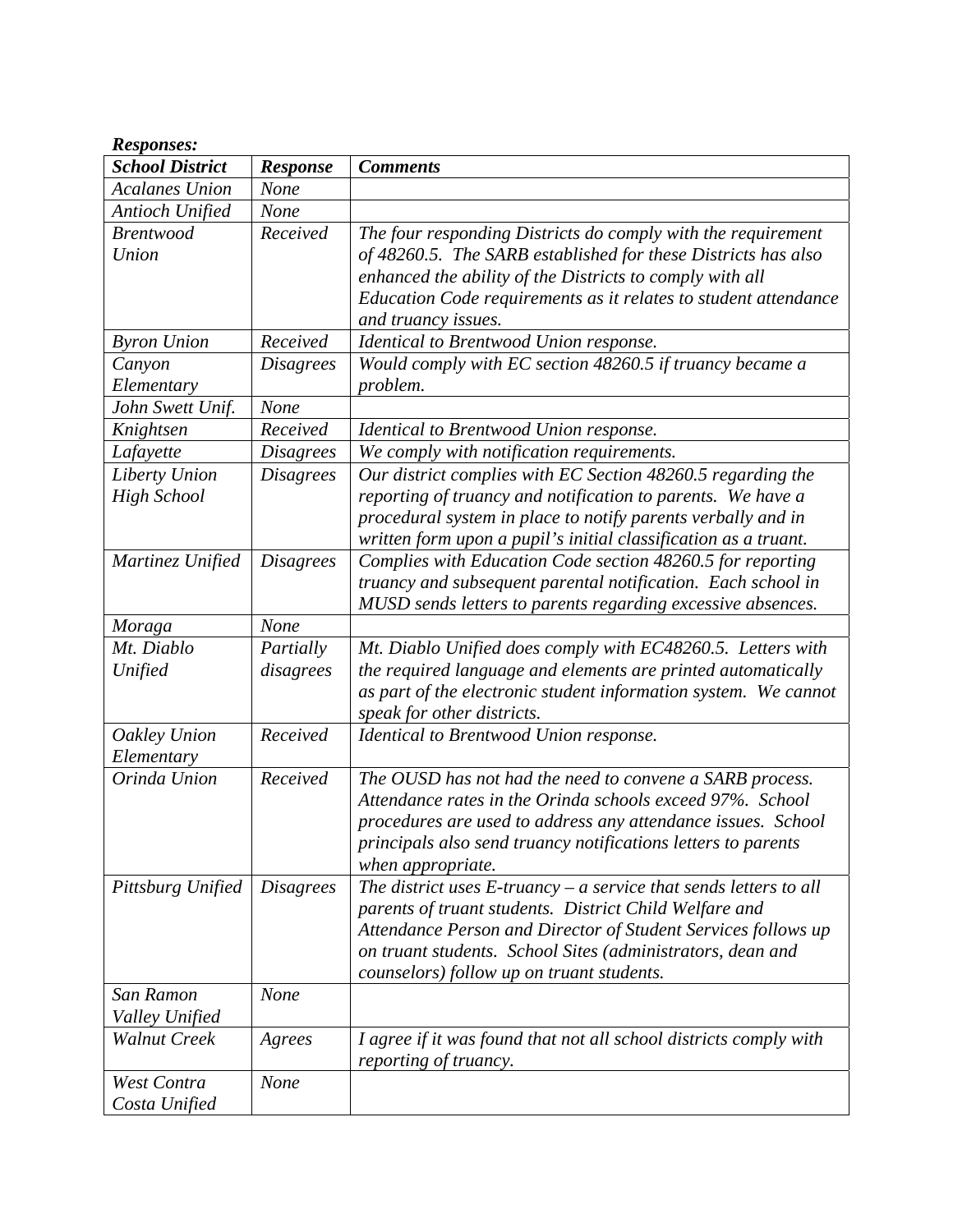**12. Truancy is detrimental to student achievement, promotions, graduation, self-esteem, and employment potential. Students lose the benefit of instruction, districts lose income and communities suffer.** 

| <b>School District</b> | <b>Response</b> | <b>Comments</b>                                                 |
|------------------------|-----------------|-----------------------------------------------------------------|
| <b>Acalanes Union</b>  | None            |                                                                 |
| <b>Antioch Unified</b> | <b>None</b>     |                                                                 |
| <b>Brentwood</b>       | Received        | The Districts acknowledge that parental control is critical.    |
| Union                  |                 | However, many parents have no influence or control over their   |
|                        |                 | children. Some wish to have control and don't know how to get   |
|                        |                 | it. Some do not care to gain control.                           |
| <b>Byron Union</b>     | Received        | Identical to Brentwood Union response.                          |
| Canyon                 | Agrees          |                                                                 |
| Elementary             |                 |                                                                 |
| John Swett             | None            |                                                                 |
| Unified                |                 |                                                                 |
| Knightsen              | Received        | Identical to Brentwood Union response.                          |
| Lafayette              | Agrees          |                                                                 |
| Liberty Union          | Agrees          |                                                                 |
| <b>High School</b>     |                 |                                                                 |
| Martinez Unified       | Agrees          |                                                                 |
| Moraga                 | <b>None</b>     |                                                                 |
| Mt. Diablo             | Agrees          |                                                                 |
| Unified                |                 |                                                                 |
| Oakley Union           | Received        | Identical to Brentwood Union response.                          |
| Elementary             |                 |                                                                 |
| Orinda Union           | Received        | All in the school district would agree with the Grand Jury's    |
|                        |                 | finding. The fact that API scores for all Orinda schools        |
|                        |                 | exceeding 900 is clear evidence of across the board support for |
|                        |                 | this finding.                                                   |
| Pittsburg Unified      | Agrees          | We strongly agree, that is why we have a SARB board of 30       |
|                        |                 | plus members, of which the average of 16 at each meeting. Our   |
|                        |                 | SARB meetings are professionally conducted with titles of each  |
|                        |                 | member who provide free resources, services and support for     |
|                        |                 | students; and sometimes consequences. The goal of the           |
|                        |                 | Pittsburg Unified School District SARB Board is to provide      |
|                        |                 | resources for behavior and attendance challenged students that  |
|                        |                 | will increase their academic performance, improve attendance,   |
|                        |                 | and reduce negative behavior referrals that affect learning. We |
|                        |                 | provide on campus support, district support, and community      |
|                        |                 | resources/services for students as needed.                      |
| San Ramon              | None            |                                                                 |
| Valley Unified         |                 |                                                                 |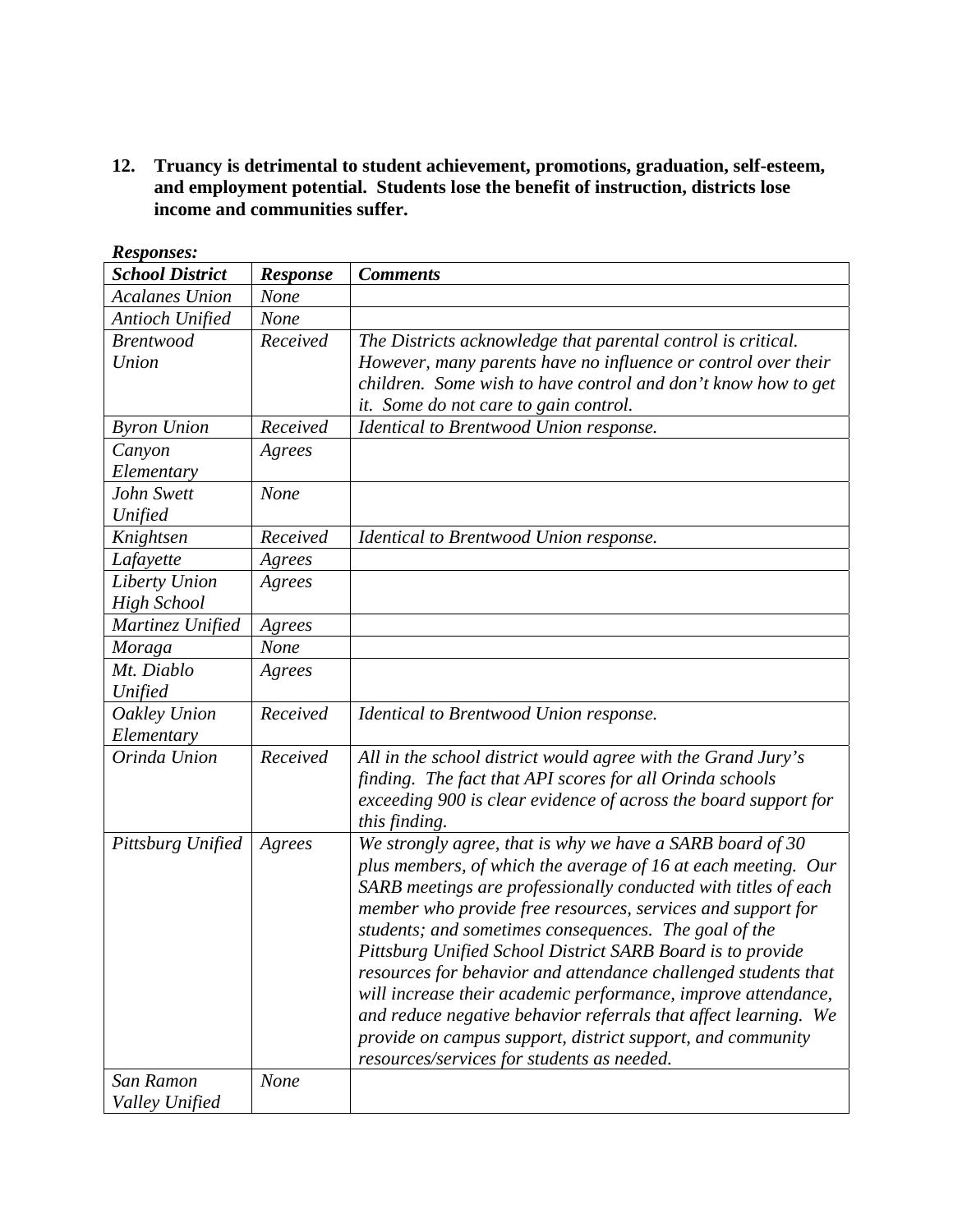| <b>Walnut Creek</b> | Agrees | Truancy is detrimental to student achievement. |
|---------------------|--------|------------------------------------------------|
| West Contra         | None   |                                                |
| Costa Unified       |        |                                                |

**13. Exhibit 1 to this report shows the number of students referred to SARB, the gender of the referred students, the reason for the referrals, the number of students referred to the court, and the total enrollment for each identified school district.** 

| <b>Responses:</b>      |                  |                                                                |  |  |
|------------------------|------------------|----------------------------------------------------------------|--|--|
| <b>School District</b> | <b>Response</b>  | <b>Comments</b>                                                |  |  |
| <b>Acalanes Union</b>  | None             |                                                                |  |  |
| <b>Antioch Union</b>   | None             |                                                                |  |  |
| <b>Brentwood</b>       | Received         | We assume that Exhibit 1 is accurate.                          |  |  |
| Union                  |                  |                                                                |  |  |
| <b>Byron Union</b>     | Received         | Identical to Brentwood Union response.                         |  |  |
| Canyon                 | Agrees           |                                                                |  |  |
| Elementary             |                  |                                                                |  |  |
| John Swett             | None             |                                                                |  |  |
| Unified                |                  |                                                                |  |  |
| Knightsen              | Received         | Identical to Brentwood Union response.                         |  |  |
| Lafayette              | Agrees           |                                                                |  |  |
| Liberty Union          | Agrees           |                                                                |  |  |
| <b>High School</b>     |                  |                                                                |  |  |
| Martinez Unified       | <i>Disagrees</i> | The record of the 2008-2009 end of year summary for SARB is    |  |  |
|                        |                  | not consistent with the numbers listed in Exhibit 1.           |  |  |
| Moraga                 | None             |                                                                |  |  |
| Mt. Diablo             | Agrees           |                                                                |  |  |
| Unified                |                  |                                                                |  |  |
| Oakley Union           | Received         | Identical to Brentwood Union response.                         |  |  |
| Elementary             |                  |                                                                |  |  |
| Orinda Union           | Received         | Exhibit 1 accurately displays attendance results for the OUSD. |  |  |
| Pittsburg Unified      | Agrees           | We always keep the required information in a database and      |  |  |
|                        |                  | update it accordingly.                                         |  |  |
| San Ramon              | None             |                                                                |  |  |
| Valley Unified         |                  |                                                                |  |  |
| <b>Walnut Creek</b>    | Agrees           |                                                                |  |  |
| <b>West Contra</b>     | None             |                                                                |  |  |
| Costa Unified          |                  |                                                                |  |  |

## **RECOMMENDATIONS**

**1. All School Districts shall strictly and uniformly enforce the Education Code Section 48260.5 regarding truancy tracking and parental notification.**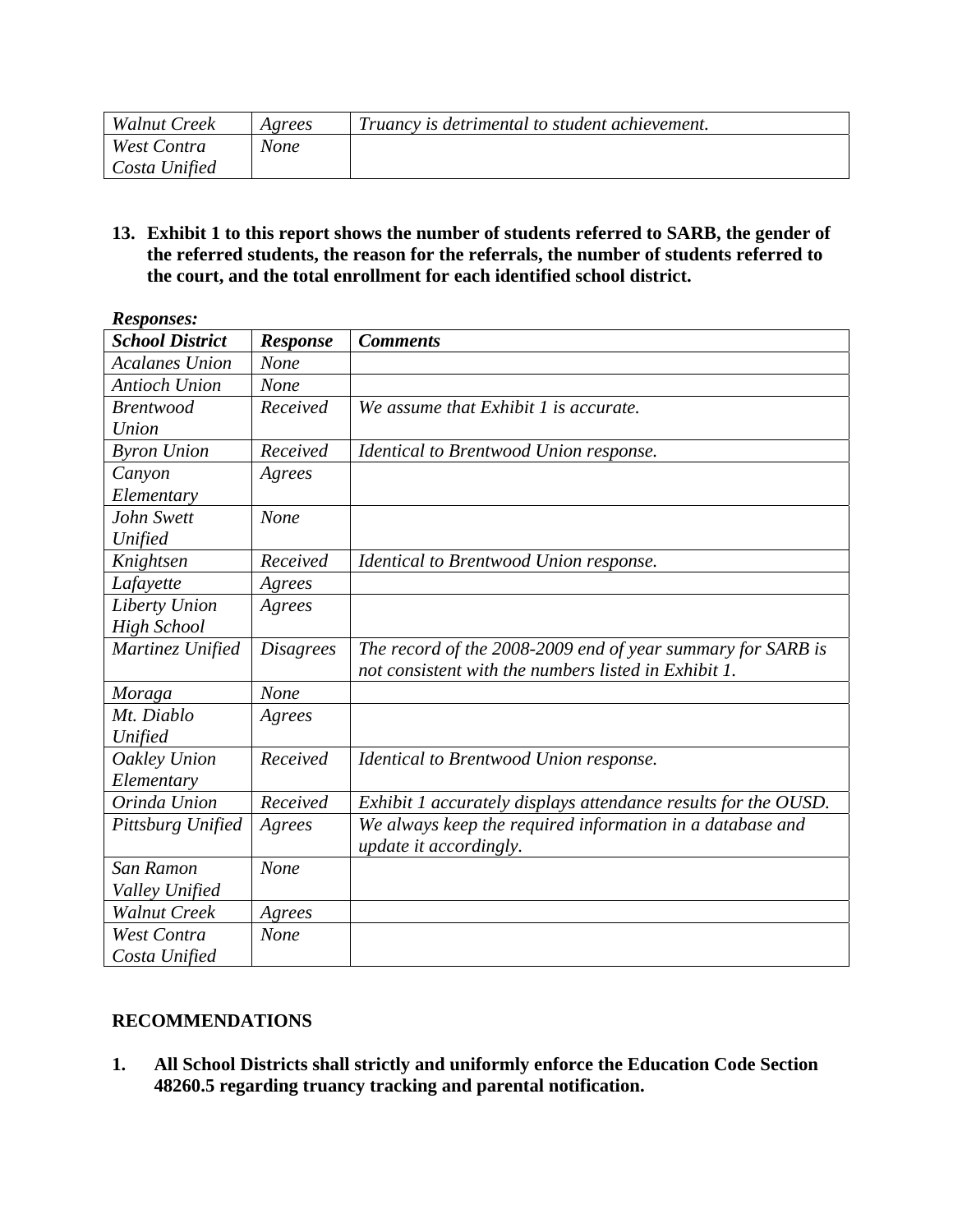### *Responses:*

*Brentwood Union, Byron Union, Knightsen and Oakley Union Elementary: the four East County elementary school Districts have a variety of ways of communicating about attendance problems with parents. Those activities include annual notification of all parents regarding the law governing attendance and truancy, inclusion of this kind of information in Parent and/or Student Handbooks which are also reviewed at schools, letters to specific parents, home visits and referrals to SARB. SARB also undertakes activities to notify parents and work with families in a variety of ways before referring a case to court.* 

*John Swett Unified: JSUSD has implemented the recommendation with revised and uniform truancy notification letters for both parents and students. These letters are hand delivered (requiring signature of student) and through the mail. Additionally, site attendance supervisors and administrators make regular phone calls to parents with students that are habitual truants or have irregular attendance. The SARB board, attendance supervisors, and administrators met twice this year to review and revise procedures and will meet at the start of next year (September 2010) to work on identifying areas of weakness and to ensure consistent, systematic implementation of this recommendation at all schools.* 

*Lafayette: The recommendation has been implemented. The district's Student Services Director has set up systems in working with principals to track truancy and notify parents. Liberty Union High School: The recommendation has been implemented: Students are classified as a truant if absent from school without a valid excuse for three or more days. Our district uses a four step tracking and intervention process. The first letter is a warning notifying the parents of (a) through (h) in EC Section 48266.5. If a student continues to be truant, a second letter results in a meeting with an Assistant Principal. The third letter results in a meeting with our School Attendance Response Team (SART) to provide intensive intervention and support to parents. If a student is still truant, then they are referred to SARB.* 

*Martinez Unified: The recommendation has been implemented. Within our database system each school has absence letters created and sent to students throughout the school year. These letters specify the student as being classified as truant. In addition, these letters specify other possible actions regarding continued truancy.* 

*Mt. Diablo Unified: The recommendation has been implemented. This is ongoing in MUSD. Letters with the required language and elements are printed automatically during the attendance cycle as part of the electronic student information system.* 

*Orinda Union: All attendance processes are uniformly enforced in the Orinda schools. Attendance is carefully monitored, parent notifications are provided annually, truancy notification letters are sent when appropriate and school administrators work effectively with parents to resolve attendance problems.* 

*Pittsburg Unified: Has been implemented.* 

*Walnut Creek: Walnut Creek School District will ensure this in 2010-11 with a new person overseeing this.*

*West Contra Costa Unified: Within the first month of the school year, each school in the WCCUSD must submit a site plan for attendance improvement and truant recovery. This plan must include goals/objectives, a step-by-step plan for early identification/prevention and persons responsible, and incentive programs for improved attendance. These plans are*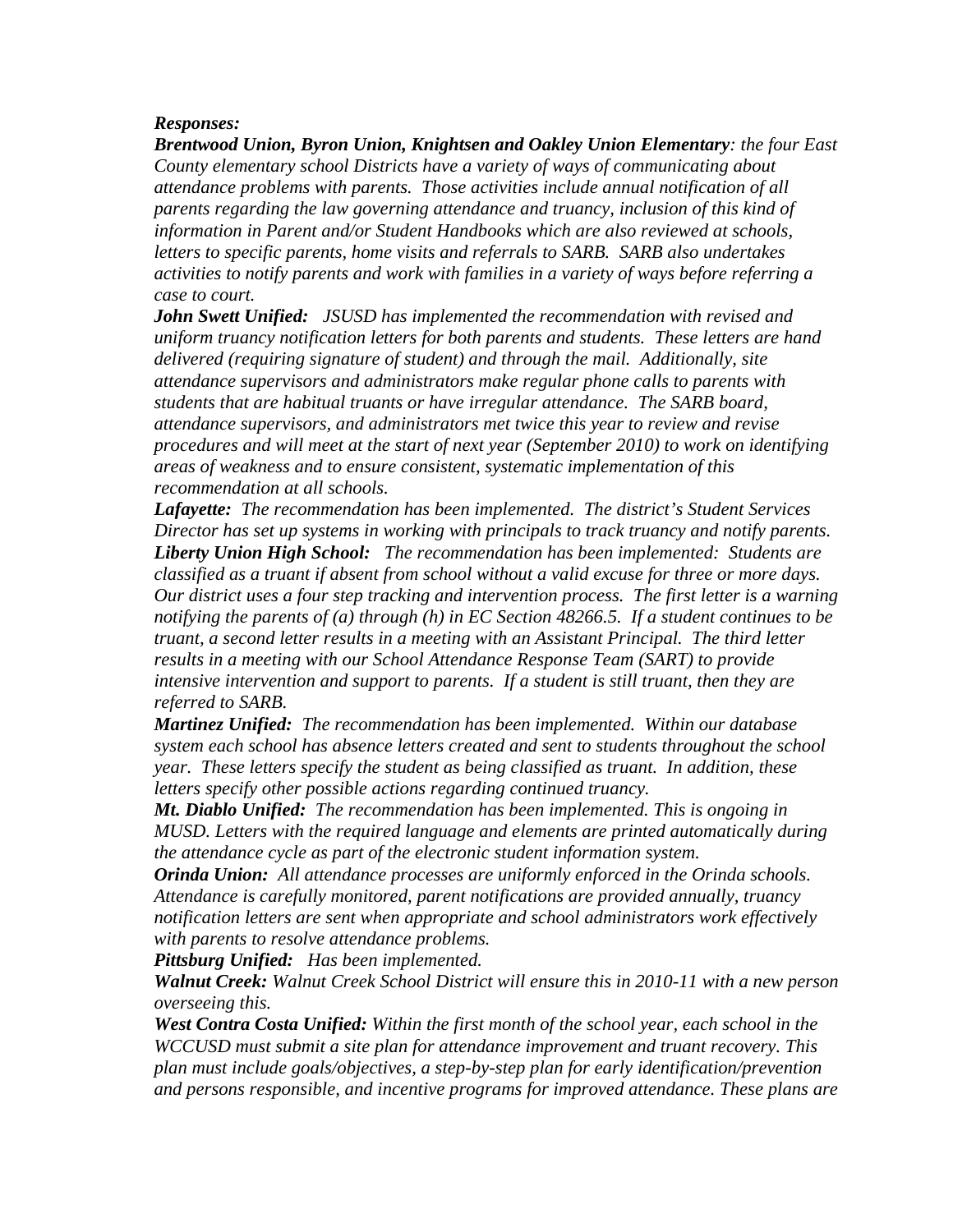*reviewed by the SARB (School Attendance Review Board) chairperson and meetings are held to discuss the plans with the schools. Each school's Attendance Clerk runs reports and identifies truant students for the "first notice" mandated cost letters. Other key staff members at a school also help to identify truants under the site plan. Students whose truancy persists are referred to the next step in the school's plan.* 

*A school-level intervention often used at secondary schools is a Truancy Mediation or "Group" meeting. The WCCUSD has successfully utilized a truancy mediation program adapted from the Santa Clara County Model. Due to the limited availability of personnel from the District Attorney's (DA) office, more often schools will use a "Group" meeting which is similar in format to the Truancy Mediation but without the assistance of the D.A.'s office. A group meeting may involve 40-50 families. Individual student attendance, behavior, and academic data is available and a panel to address the families may be made up of the principal, a district-level official, gang-intervention specialist, School Resource Officer (SRO), and a community person such as a city council member.* 

*When a school has exhausted its resources without resolving a student's truancy, a referral may be made to the district Student Welfare and Attendance Team (SWAT). A formal referral form must be submitted which requires: student demographic information, attendance record, and a listing of actions taken by the site. There are check-off boxes and required dates and results indicated for the following actions: phone calls, letters, conferences, referrals to the School Success Team (SST) Student Attendance Review Team (SART) and other (i.e., program change, testing, referral to outside agency, etc.).* 

*Referrals to the Student Welfare and Attendance Office are first screened by the Staff Secretary. If the documentation or actions taken are not adequate, the school is notified. If the referral meets all criteria it is assigned to an Assistant of Truancy Prevention. If the truancy worker is not able to help resolve the student's truancy, the case will be considered for a SARB referral. At the weekly Monday morning staff meeting, truancy workers and the SARB chairperson collaboratively review cases and decisions are made to start the communication process for the following week's SARB cases.* 

*Attendance data is screened carefully at both the school and district level. Truancy Prevention Assistants work closely with the site Attendance Clerks to be sure that students are being referred. Monthly attendance reports are provided to the schools which compare two years of data to identify trends, successes, and challenges. The SARB chair and even our Information Technology Department (since attendance improvement is everyone's concern) will contact schools to make sure that truant students are being referred.* 

*The following is demonstrating the referral process in the W.C.C.U.S.D. School Plan I.D. Truants – Student Welfare & Attendance Interventions – SARB Interventions – Judicial System Community Service* 

#### **2. All School Districts shall initiate a stronger link between SARB and the courts to provide an opportunity for timely intervention.**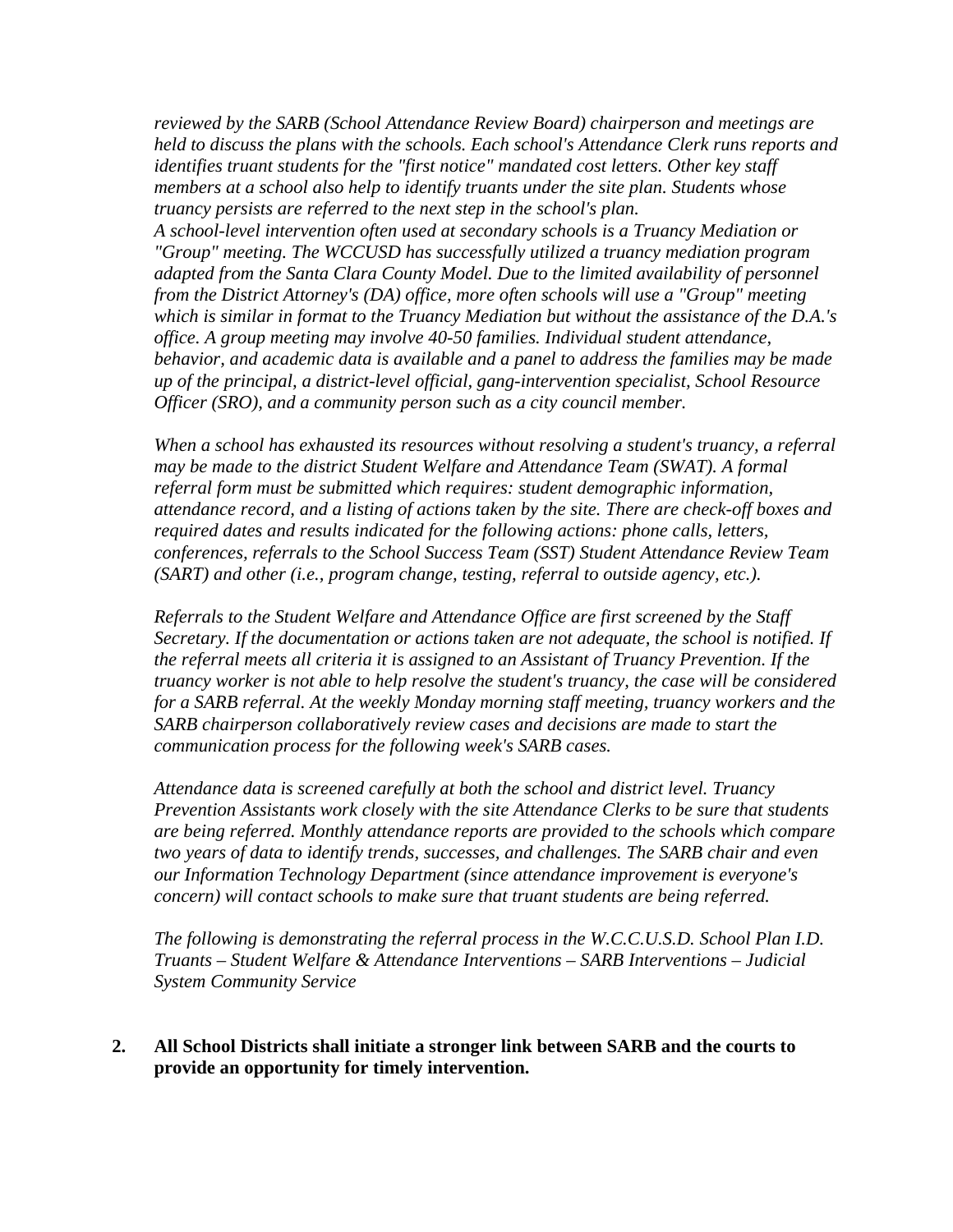#### *Responses:*

*Brentwood Union, Byron Union, Knightsen and Oakley Union Elementary: As mentioned above the SARB for these elementary Districts has enacted a system for bringing truancy cases to court on a monthly basis.* 

*John Swett Unified: JSUSD has partially implemented the recommendation. The District truancy officer made early contact with the courts to investigate any changes in the courts for the 2009-2010 school year. JSUSD did make several court referrals but the process is slow and cumbersome. After meeting in September 2010, the District SARB coordinator will develop a streamlined process for reporting necessary court referrals and the appropriate evidence/documentation to the truancy officer for reporting to the District Attorney. Additionally, the District is in the process of adopting new board policy that clarifies truancy policy and implements a clear policy of consequences and responses for implementation by each site administrator and attendance supervisor. Included in the policy are the implementation of a uniform SARB referral process and also the elimination of steps for referral to the SARB board. This adoption will take place before the start of the 2010-2011 school year.* 

*Lafayette: The recommendation has been implemented. The district's Student Services Director shall utilize the courts when necessary.* 

*Liberty Union High School: The recommendation requires further analysis. With our district's early identification and intervention process we have not found it necessary to refer a student to the court. Also, as a high school district, we have several alternative education programs for students to achieve success. However, the Assistant Superintendent of Administrative Services will meet with site principals within the next two months to discuss whether this recommendation will benefit some students.* 

*Martinez Unified: The recommendation has not yet been implemented. Of the four cases from MUSD referred to the court for action, all four cases were presented to the court by the district SARB coordinator. However, MUSD agrees that a stronger link between SARB and the courts will provide more effective intervention for students. To establish a stronger connection the Director of Student Services and SARB Chairperson will meet with a representative of the courts during each semester of the 2010-2011 school year.* 

*Mt. Diablo Unified: The recommendation has been implemented. MDUSD referred 54 cases to court in 2008-09 and 94 in 2009-10. Representatives attended hearings and present cases each month.*

*Orinda Union: The OUSD has not had the need to convene a SARB process. Attendance rates in the Orinda schools exceed 97%. School procedures are used to address any attendance issues.* 

*Pittsburg Unified: We would be happy to work with the Courts. However, prior calls to the Courts and through our probation department have indicated to us that the Court is not interested in this low level "crime".* 

*Walnut Creek: This is implemented. Our Special Services Director oversees this linkage. West Contra Costa Unified: The WCCUSD operates two SARB panels (each meeting on alternate Thursdays) and a concerted effort is made to see that each panel is diverse. A number of our panel members serve on both panels. The WCCUSD SARB has evolved over a period of more than 15 years. When first established, a concerted effort was made to recruit panel members from agencies that provide services for different ethnic groups that reflect our school population. Over the years, we have had members representing the*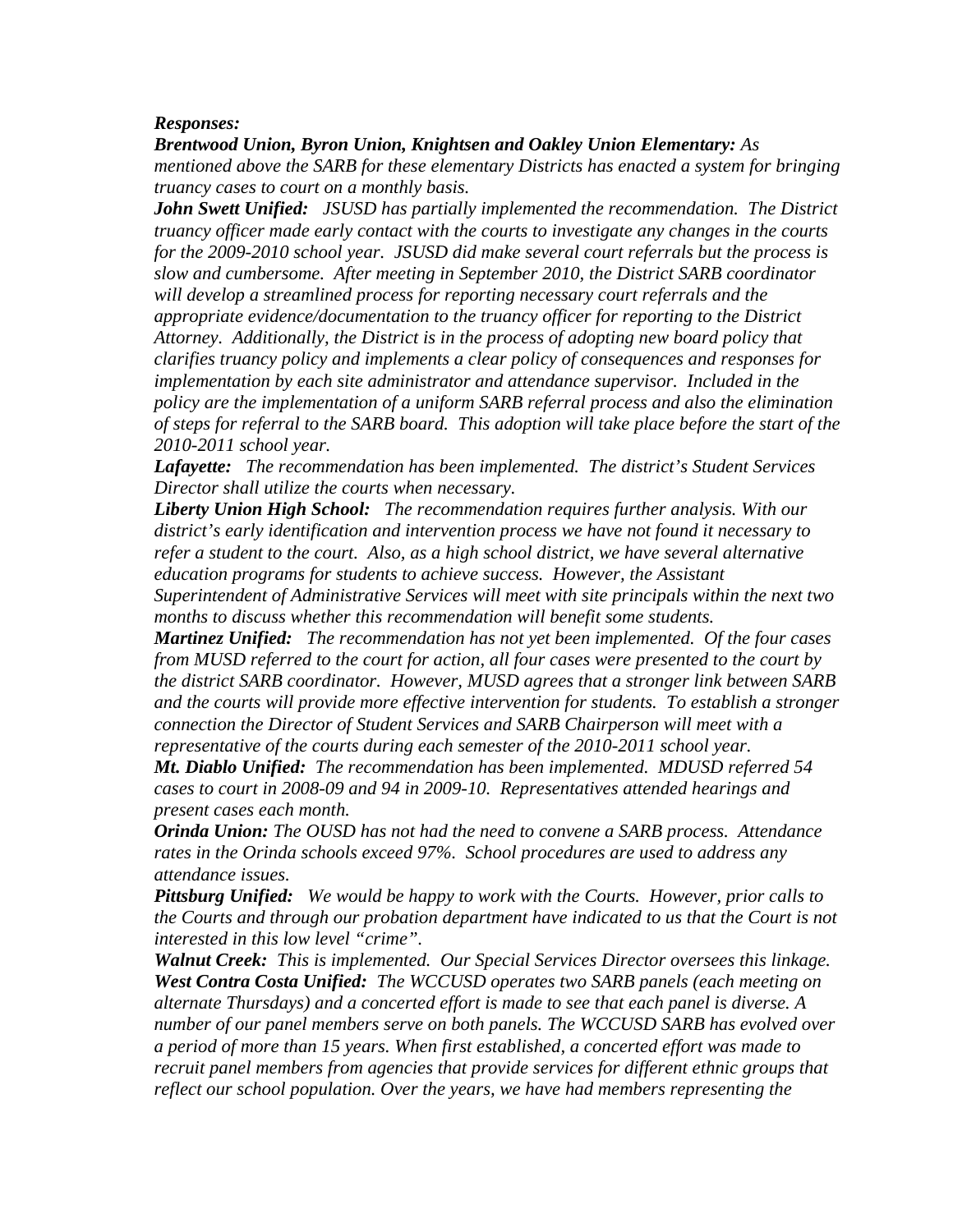*N.A.A.C.P., Lao Family, Asian Pacific Psychological Services, and Familias Unidas. Many of our panel members first partnered with the district on a State Targeted Truancy Grant which required that the district work with agencies offering services matching the diversity of our students.* 

*Our current panel reflects a number of agencies that work with diverse community populations. They also network and make confidential, culturally sensitive referrals to agencies not represented on the panel, for example, County Mental Health, Asian Pacific Psychological Services, and Familias Unidas. A wonderful addition to our panel two years ago was the district's Community Engagement Coordinator who has contact with all vital community services and updates an annual listing of those services.* 

*Our SARB interacts effectively in the district's cultural environment because our panel "looks like" our families. When families enter our meeting room, they readily identify because our panel members look like them and can speak their language. Our panel has a good male/female mix and a number of "young" members from 25-35 years old. Many panel members were raised in our school district, attended our schools, and still live in and care deeply about our community. Our school/district based members help families navigate school resources whether it is related to discipline, transfer, alternative programs, S.S.T, or Individualized Education Plans (IEP).* 

## **3. All School Districts shall provide a Certified Attendance Supervisor in each school pursuant to EC Section 48241.**

### *Responses:*

*Brentwood Union, Byron Union, Knightsen, and Oakley Union Elementary: The four elementary Districts meet this requirement through the efforts of administrators and through the East County SARB's activities.* 

*Canyon Elementary: The district is so small that the staff is immediately aware of absent or tardy students. The secretary telephones families to verify absences. The district will look into a staff member becoming a certified attendance supervisor.* 

*John Swett Unified School District: JSUSD has continuously implemented this recommendation. Next year, each school site will have an attendance clerk for four hours a day.* 

*Lafayette: The recommendation has been implemented. The district's Student Services Director oversees all SARB matters, interventions and alternative school placements. The district's attendance and accounting specialist, site administrators and school office managers assist in monitoring and accountability.* 

*Liberty Union High School: The recommendation has been implemented. The Assistant Principals at each of our sites serve as our Certified Attendance Supervisor per EC Section 48241. They are supported by our district's SARB Coordinator and the Assistant Superintendent of Administrative Services.* 

*Martinez Unified: The recommendation has been implemented. MUSD has an administrator at each school site that meets the criteria of Certified Attendance Supervisor.*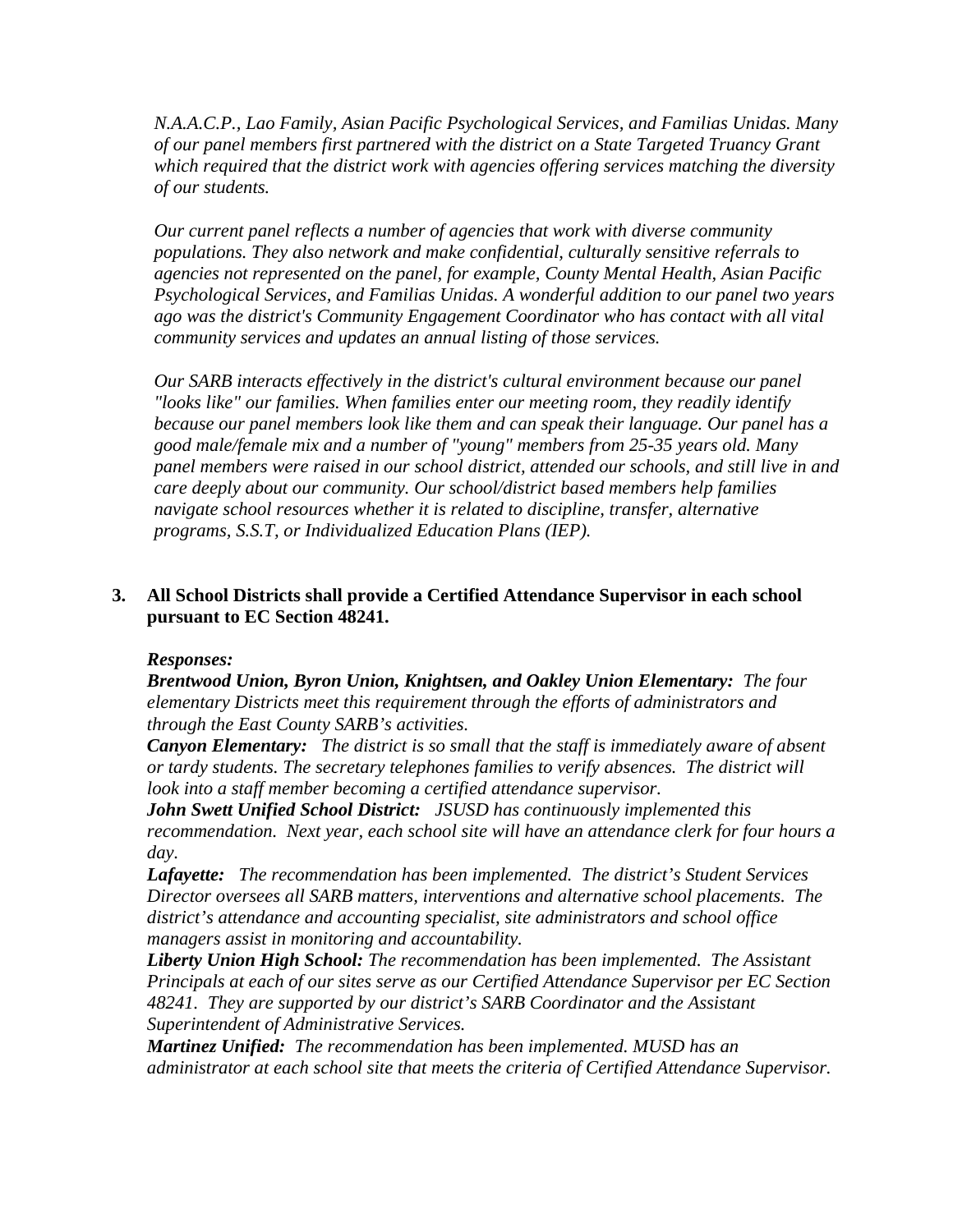*Mt. Diablo Unified: The recommendation has not yet been fully implemented. Neither EC 48240 nor 48241 requires that each school have a Certified Attendance Supervisor. In MDUSD, the Director of Student Services is the appointed Attendance Supervisor. Mt. Diablo Unified also has an Assistant Director of Student Services and four Child Welfare and Attendance Liaisons who assist the Director in these duties. In addition, each school has an administrator assigned to support the attendance process and each school completes a yearly attendance plan. The County Board of Education has not taken action to certify any individuals in this role.* 

*Orinda Union: In the OUSD, the school principal is considered the Certified Attendance Supervisor for the school. The principal monitors student attendance and makes all final decisions regarding student truancy.* 

*Pittsburg Unified: Has been implemented.* 

*San Ramon Valley Unified: This recommendation has been implemented in the SRVUSD. Although we are not certain what is meant by a "Certified Attendance Supervisor," the district does have personnel at each school site responsible for tracking school attendance. There is a district level administrator who is responsible for reporting truancy for the district. We cannot comment on other school districts.* 

*Walnut Creek: This is not fully implemented, but we will ensure that our Office Managers provide support as the Certified Attendance Supervisor.* 

*West Contra Costa Unified: Generally the primary case management responsibility lies with the Truancy Prevention Assistants. Before being referred to SARB, the Assistant has already initiated case management services with the student and family. After SARB directives, the Assistant will continue overall case management which might consist of monitoring, counseling, helping to initiate intervention, or assisting with referrals to agencies. Other SARB members may take on case management when appropriate. They may become the primary service provider and work collaboratively with the school and the Assistant. Referrals to law enforcement and alternative education programs are monitored by the Truancy Prevention Assistants and reported to SARB. Also, law enforcement representatives on SARB might report back to the panel. Services to high-risk youth are evaluated by feedback from students/families and reports from the Assistant and other panel members. Mid-year and year-end summary reports are also used to evaluate the overall effectiveness of services.* 

*The need for student support services may be identified at the SARB hearing. If there has not already been an S.S.T. or an I.E.P. needs to be updated, that may become part of a SARB directive. District students that commit drug or alcohol violations are to be referred to the district's intervention program. Students that come before SARB are monitored to be certain that they are referred and complete the program. Families that appear before SARB must return in two weeks to determine whether SARB directives have been followed. This is accomplished by self-reporting from the student and family, a report from the Truancy Prevention Assistants and/or agency representatives, and an examination of the student's attendance record. At that point, a student may be released from SARB, referred to court, or asked to return for another two-week follow-up.* 

*SARB's authority and structure to refer high-risk youth to local programs both within the district and to outside agencies is fairly informal. As mentioned in prior content areas, many*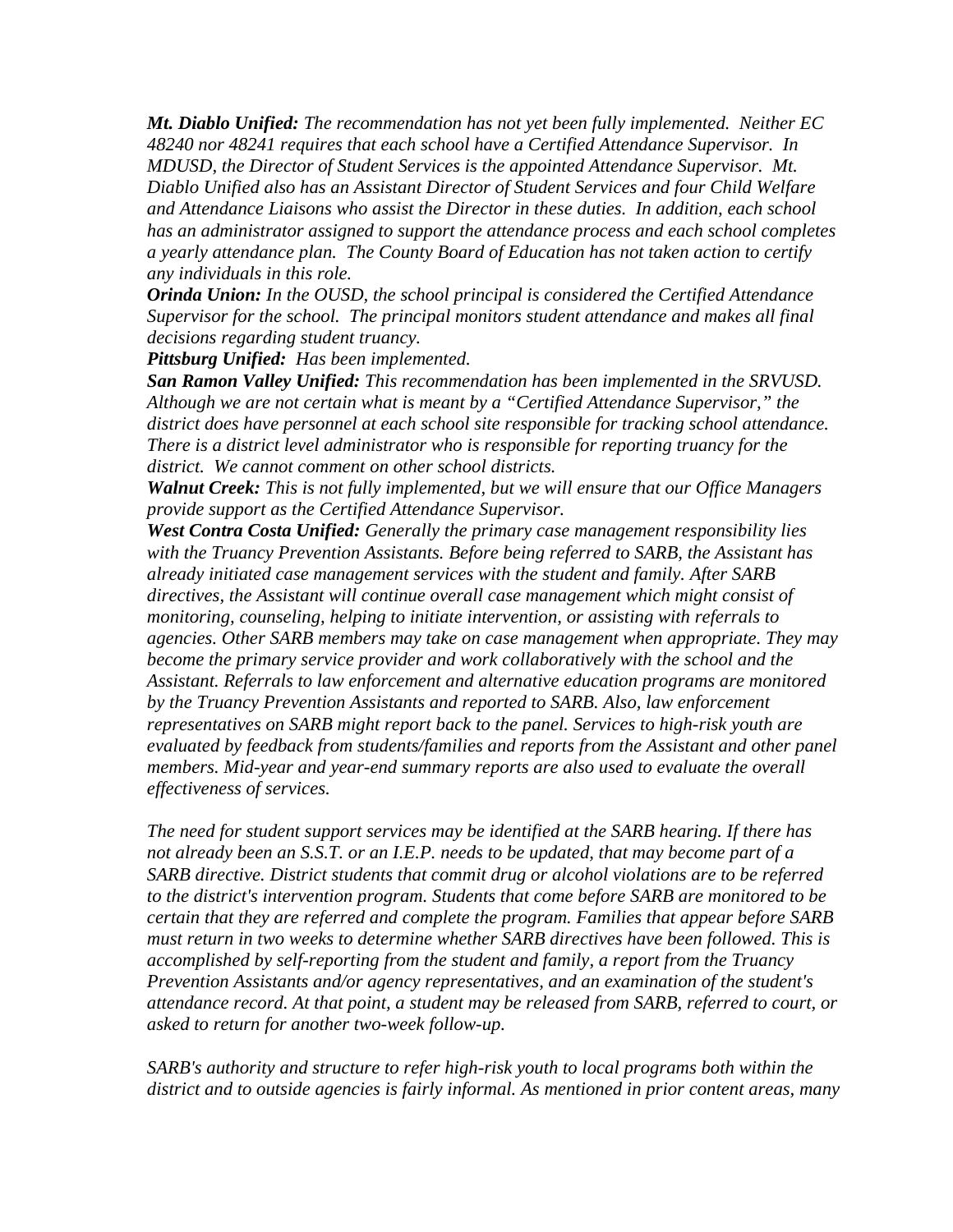*key agency representatives are either current or former SARB members. SARB referrals are given a high priority. The Truancy Prevention Assistants is generally the SARB liaison for school or district-based interventions. Whether it is a program change, request for testing, or a counseling program, the Assistant is careful to involve the appropriate school-based personnel. Principals and other school staff consider SARB and the Assistant as a welcome support to the school in seeing that students don't "fall through the cracks." SARB provides data, strategies, support programs, and services to the schools. SARB has been the lead agency with local police departments in establishing truancy sweeps. SARB has been the lead agency in several collaborative grant projects with community based organizations.* 

*Information regarding SARB is disseminated to the community in a number of ways: a trifold Student Welfare & Attendance Brochure made available to all families and agencies; and presentations to parents at school orientations, P.T.A.s, or the District Bilingual Advisory Committee.* 

#### **4. All School Districts shall notify parents and students of school attendance policies and truancy consequences.**

#### *Responses:*

*Brentwood Union, Byron Union, Knightsen and Oakley Union Elementary: Each District complies with this requirement through annual notifications to parents provided every year, parent and/or student handbooks as described in response to recommendation number 1. John Swett Unified: JSUSD has continuously implemented this policy through three methods. First, each school site sends out District and school information in the summer before the start of each new school year. Included in this packet of information are materials outlining attendance policies and truancy consequences. Second, each site has an updated website that includes information related to truancy and attendance. Lastly, SARB and attendance supervisors constantly review information with students and parents regarding truancy and attendance. The packets will be updated with the new board policy regarding truancy before they are sent out in August.* 

*Lafayette: The recommendation has been implemented. This is included in annual parent notifications as well as on an as-needed basis.* 

*Liberty Union High School: The recommendation has been implemented. At the start of every school year, parents receive the "Annual Notification to Parents and Guardians" document. New students throughout the year upon enrollment also receive this document. It notifies parents of the importance of school attendance and policies. In addition, students and parents are required to review the school's Student Handbook which includes information regarding attendance policies and truancy consequences.* 

*Martinez Unified: The recommendation has not been implemented. All seven schools subject to compulsory full time attendance in MUSD notify students and parents of attendance policies and truancy consequences. This notification is done through student handbooks, parent handbooks and via the district website.* 

*Mt. Diablo Unified: The recommendation has been implemented. This information is sent to parents in Spanish and English, annually in the Parent Information Packet (PIP) that is also posted on the district website. Sites also inform parents as part of their attendance plan implementation.*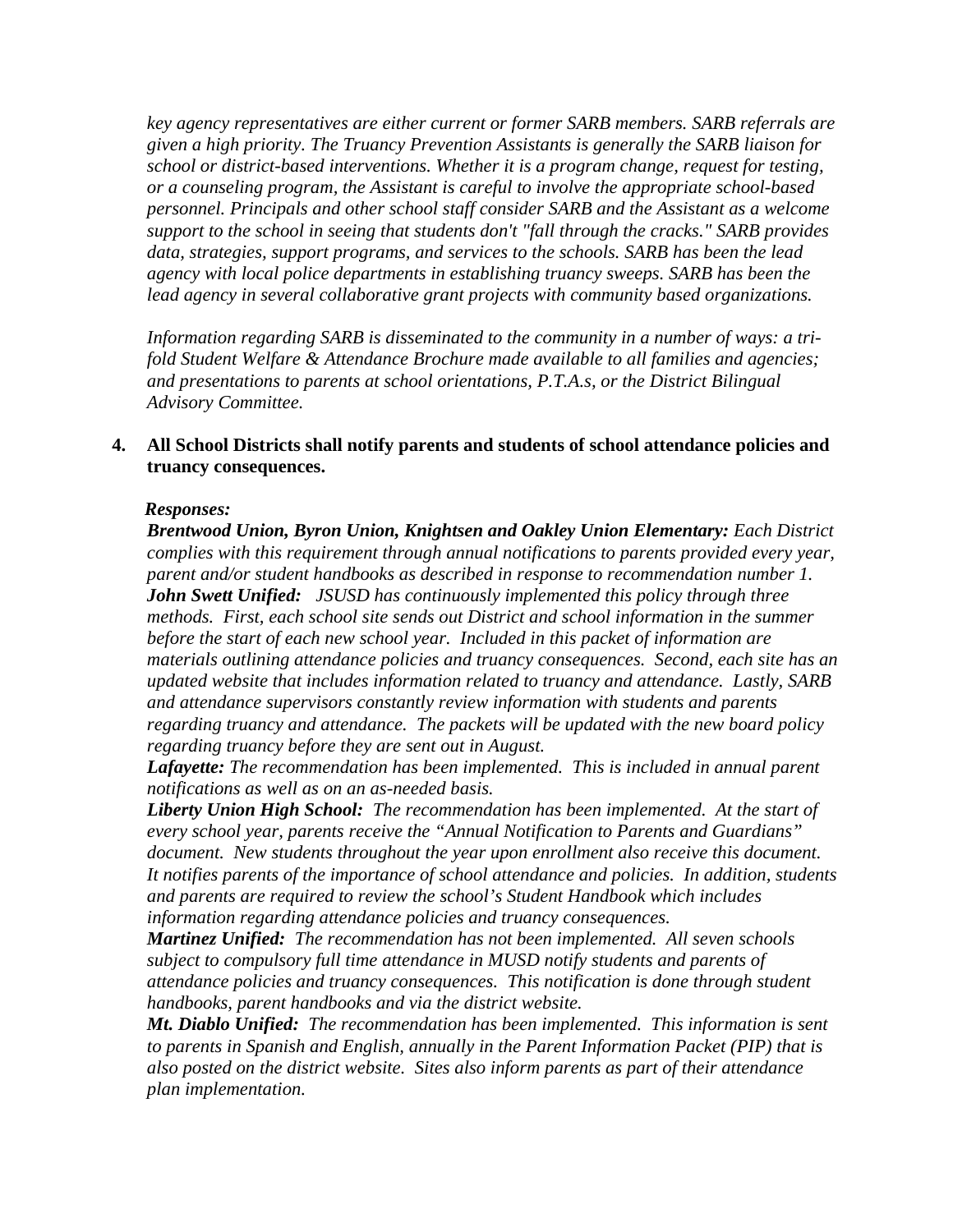*Orinda Union: Parents and students are notified of attendance policies in a variety of ways. OUSD Board Policies and Administrative Regulations provide the basis for the district's attendance policies. Student handbooks include attendance policies and are reviewed with students by school principals and teachers. Newsletter articles on the importance of attendance are used to consistently reinforce policies.*

*Pittsburg Unified: Has been implemented.* 

*San Ramon Valley Unified: The recommendation has been implemented in the SRVUSD. The district provides an Annual Parent Information Packet available both in print and online wherein information regarding attendance requirements and consequences for truancy, including Ed Code, is provided to parents.* 

*Walnut Creek: This is implemented concerning notification.* 

*West Contra Costa Unified: Each year, parents are provided with a revised edition of the Parent Student Handbook which contains detailed district and school information including, but not limited to, attendance policies and truancy procedures. This handbook is disseminated at the beginning of each school year.* 

## **5. CCCOE shall conduct an annual or semi-annual county-wide SARB conference to evaluate, discuss and share program strength and weaknesses.**

*Response by Contra Costa County Office of Education* 

*The recommendation was implemented prior to the SARB Grand Jury Report Findings and Recommendations.* 

*The Contra Costa County Office of Education hosts a state-wide SARB teleconference on an annual basis. All 18 districts within Contra Costa County are invited to participate. The last SARB teleconference was held on April 27, 2010. Twelve of the 18 districts within Contra Costa County attended the conference and participated in the follow-up discussion and evaluation. The Contra Costa County Office of Education has hosted the annual Statewide SARB teleconference since its inception in 2001.* 

### *Responses (not required):*

*John Swett Unified: JSUSD supports and will participate in the CCOCE conference program for the 2010-2011 school year.* 

*Martinez Unified: The recommendation has not yet been implemented. Over the course of the 2010-2011 school year MUSD will analyze the projected impact of implementing a curfew during school hours. The focus of the analysis will be in the following areas: a) Will a curfew during school hours within the MUSD attendance area decrease the level of truancy for students? b) If implemented, who would be responsible for enforcing the curfew? c) Are there sufficient resources available within the city of Martinez and the MUSD to effectively implement and enforce a curfew during school hours? d) Does a curfew within school hours reflect the mission of our independent study programs and student learning academies that promote project based learning within the community and natural environment?*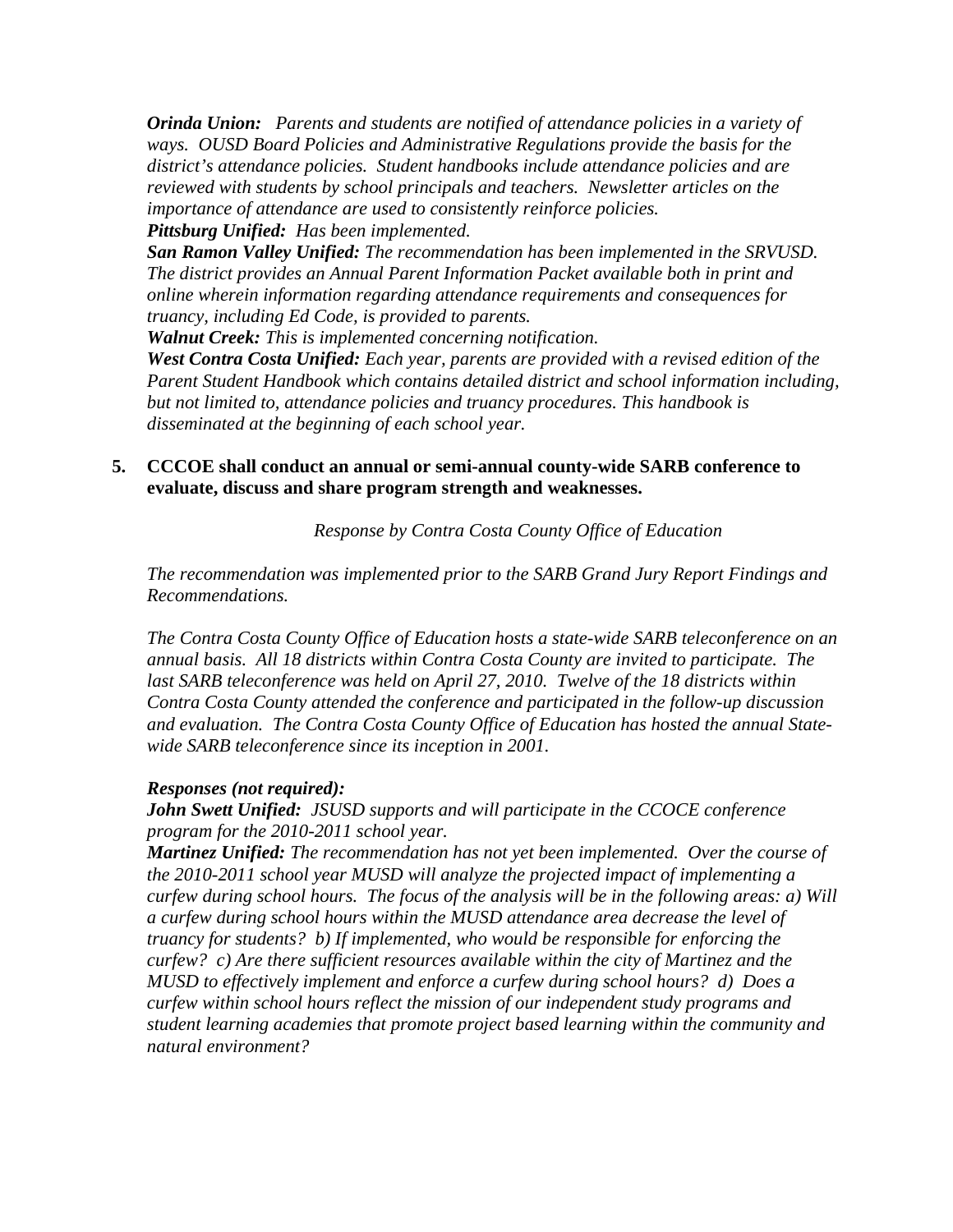*Mt. Diablo Unified: The recommendation has been implemented. CCCOE holds multiple County Coordinating Council meetings each year to evaluate, discuss and share program strengths and weaknesses regarding SARB. One meeting each year is broadcast statewide. Orinda Union: The OUSD has not had the need to convene a SARB process. Attendance rates in the Orinda schools exceed 97%. School procedures are used to address any attendance issues. OUSD would be interested in participating in a county-wide SARB process in order to learn more about the strengths and weaknesses of the program. Pittsburg Unified: This recommendation does not relate to our agency.* 

*San Ramon Valley Unified: This recommendation does not involve the school district and should be referred to the county.* 

*Walnut Creek: If CCCOE conducts a SARB conference will implement. West Contra Costa: This recommendation will not be implemented at the district level however we are unaware of any such conferences offered by the County.* 

### **6. All School Districts in the County shall consider implementing curfews during school hours.**

#### *Responses:*

*Acalanes Union: All of our school activities that take place Monday through Friday evenings end prior to any local curfews.* 

*Brentwood Union, Byron Union, Knightsen, and Oakley Union Elementary: The Districts do not believe they have the legal authority to implement curfews.* 

*John Swett Unified: The JSUSD believes that this recommendation is a worthy one and expects to pursue this recommendation during the summer of 2010 and during the school year of 2010-2011. Currently our truancy officer is working with deputies and resources officers from the County Sheriffs Office on crafting a county wide curfew law for all areas of the county. He is also looking at adoption of a JSUSD curfew ordinance. He plans on presenting to the JSUSD school board during the fall of 2010.* 

*Lafayette: The recommendation requires further analysis. Not applicable, but the district would consider if problems emerged.* 

*Liberty Union High School: The recommendation requires further analysis. A formal written policy regarding curfews during school hours is not currently in place. However, we have an excellent relationship with both our police and sheriff departments. We work together to ensure that students are in attendance during school hours. Within the next three months, we will explore this recommendation with our board, cities and law enforcement agencies.* 

*Mt. Diablo Unified: The recommendation requires further analysis. Any curfew would need to be coordinated with the cities where districts are located. Mt. Diablo is located within 7 (seven) different municipalities. Coordinating a curfew among all entities would be complex and require county support and fiscal support for implementation. Some of the municipalities host multiple school districts. Essentially this would need to be a county-led effort. Note that all Mt. Diablo district schools are closed campuses.* 

*Orinda Union: Due to substantial variations in school district demographics and locations, curfews may not be effective in all communities. The OUSD would work cooperatively with the Orinda Police Department to review the magnitude of this problem in Orinda and to identify possible solutions that fit the local problems. The OUSD and Orinda PD work very*